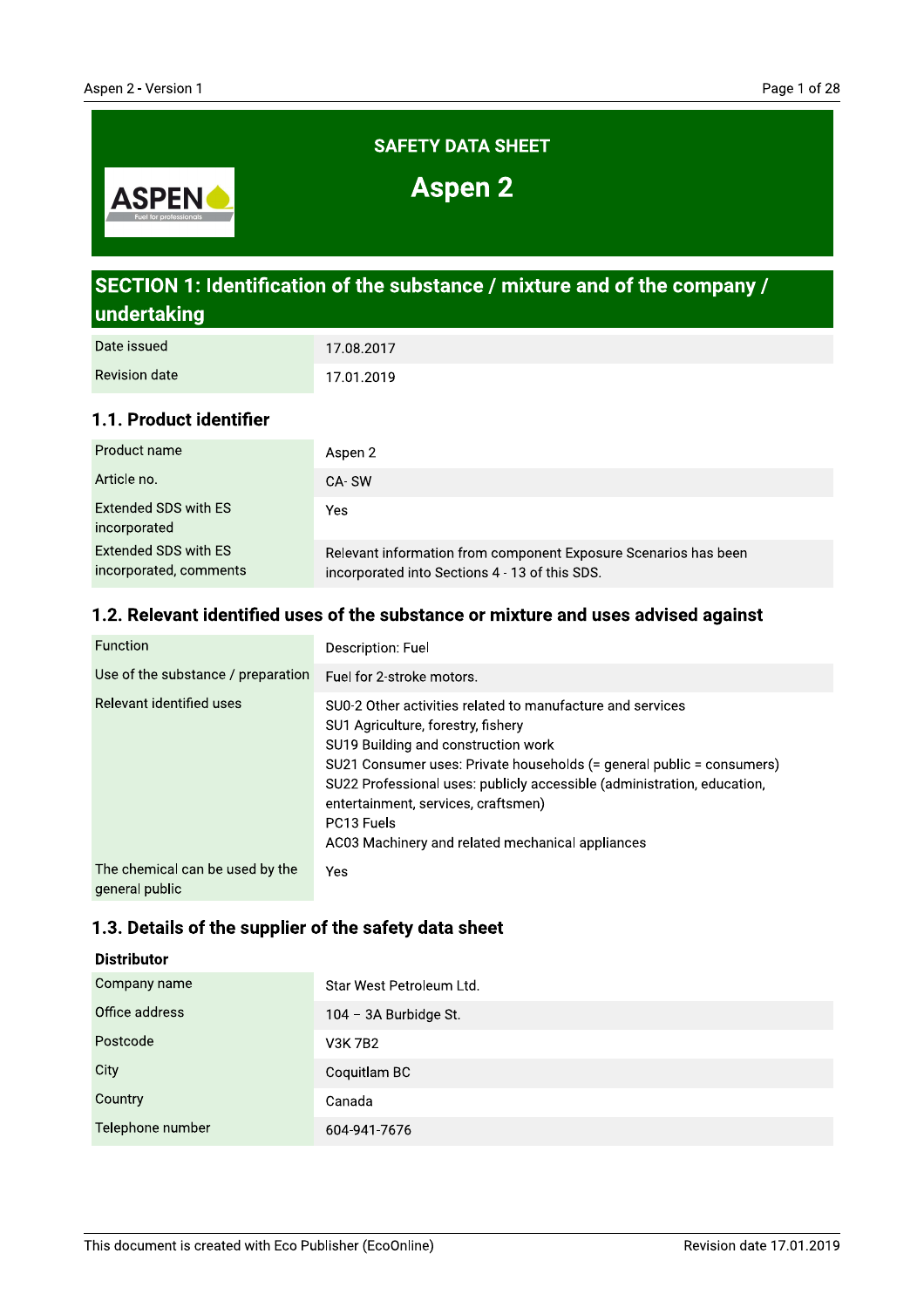#### Aspen 2 - Version 1

| Fax              | 604-941-7679                           |
|------------------|----------------------------------------|
| <b>Producer</b>  |                                        |
| Company name     | Lantmännen Aspen AB                    |
| Postal address   | Iberovägen 2                           |
| Postcode         | SE-438 54                              |
| City             | Hindås                                 |
| Country          | Sweden                                 |
| Telephone number | +46 (0)301-23 00 00, (08:00-17:00 CET) |
| Email            | aspensds@lantmannen.com                |
| Website          | http://www.aspenfuels.com/             |

## 1.4. Emergency telephone number

| Emergency telephone      | Telephone number: +1 703-527-3887<br>Description: For emergencies only. Call CHEMTREC |
|--------------------------|---------------------------------------------------------------------------------------|
| Identification, comments | In an emergency situation always contact 911 Emergency Services first.                |

# **SECTION 2: Hazards identification**

## 2.1. Classification of substance or mixture

| Classification according to<br>Regulation (EC) No 1272/2008<br>[CLP / GHS] | Flam. Liq. 1                                                                                                                                |
|----------------------------------------------------------------------------|---------------------------------------------------------------------------------------------------------------------------------------------|
|                                                                            | Asp. tox. 1                                                                                                                                 |
|                                                                            | Skin Irrit. 2                                                                                                                               |
|                                                                            | STOT SE3                                                                                                                                    |
|                                                                            | Aquatic Chronic 4                                                                                                                           |
|                                                                            | H <sub>224</sub>                                                                                                                            |
|                                                                            | H304                                                                                                                                        |
|                                                                            | H315                                                                                                                                        |
|                                                                            | H336                                                                                                                                        |
|                                                                            | H413                                                                                                                                        |
| Additional information on<br>classification                                | The mixture is classified as dangerous according to CLP (EU), consistent with<br>Canadian WHMIS 2015, Hazardous Products Regulations (HPR). |

## 2.2. Label elements

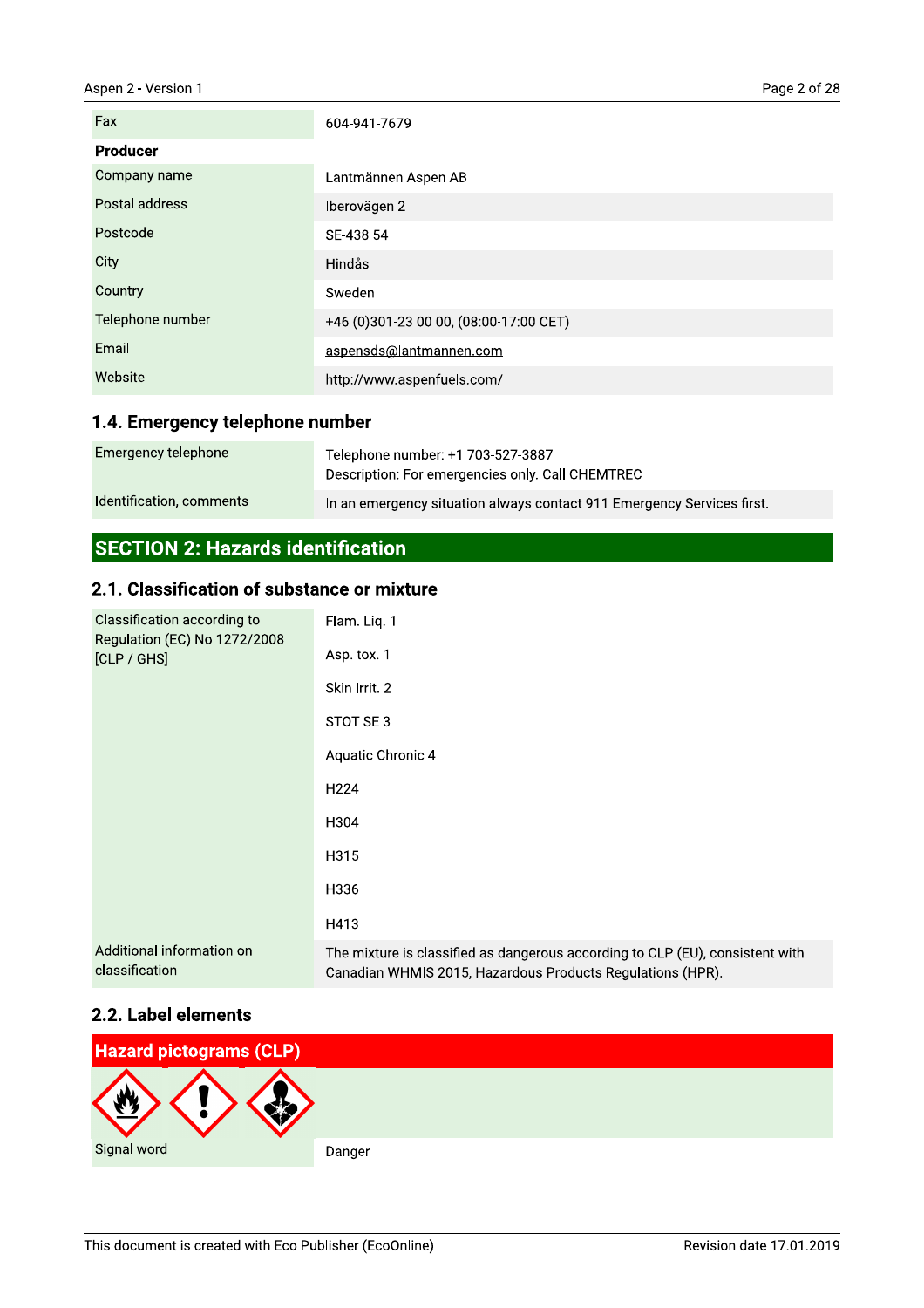| <b>Hazard statements</b> | H224 Extremely flammable liquid and vapour. H304 May be fatal if swallowed<br>and enters airways. H315 Causes skin irritation. H336 May cause drowsiness or<br>dizziness. H413 May cause long lasting harmful effects to aquatic life.                                                                                                                                                                                                                                                                                  |
|--------------------------|-------------------------------------------------------------------------------------------------------------------------------------------------------------------------------------------------------------------------------------------------------------------------------------------------------------------------------------------------------------------------------------------------------------------------------------------------------------------------------------------------------------------------|
| Precautionary statements | P102 Keep out of reach of children.<br>P210 Keep away from heat, hot surfaces, sparks, open flames and other ignition<br>sources. No smoking.<br>P260 Do not breathe dust / fume / gas / mist / vapours / spray.<br>P262 Do not get in eyes, on skin, or on clothing.<br>P301+P310 IF SWALLOWED: Immediately call a POISON CENTER / doctor / or<br>other health care professional.<br>P331 Do NOT induce vomiting.<br>P501 Dispose of contents / container to approved waste disposal site in an<br>unsealed container. |
| Tactile warnings         | Yes.                                                                                                                                                                                                                                                                                                                                                                                                                                                                                                                    |
| Child-protection         | Yes                                                                                                                                                                                                                                                                                                                                                                                                                                                                                                                     |

#### 2.3. Other hazards

| Health effect | May cause nausea, headache, dizziness and poisoning. Narcosis in high<br>concentrations.<br>In high concentrations, vapours may irritate throat and respiratory system and<br>cause coughing.<br>Prolonged skin contact may cause redness, irritation and dry skin. |
|---------------|---------------------------------------------------------------------------------------------------------------------------------------------------------------------------------------------------------------------------------------------------------------------|
| Other hazards | Vapours are heavier than air and may travel along the floor and in the bottom of<br>containers. Vapours may be ignited by a spark, a hot surface or an ember.                                                                                                       |

# **SECTION 3: Composition / information on ingredients**

### 3.2. Mixtures

| <b>Substance</b>           | <b>Identification</b>                                                   | <b>Classification</b>                                                                                                                                   | <b>Contents</b> |
|----------------------------|-------------------------------------------------------------------------|---------------------------------------------------------------------------------------------------------------------------------------------------------|-----------------|
| Alkylate (CA)              | CAS No.: 68527-27-5,<br>64741-64-6                                      | Flam. Liq. 1; H224<br>Asp. tox. 1; H304<br>Skin Irrit. 2; H315<br>STOT SE 3; H336<br>Aquatic Chronic 2; H411                                            | 80-100%         |
| Isomerate (CA)             | CAS No.: 64741-70-4                                                     | Flam. Liq. 1; H224<br>Asp. tox. 1; H304<br>Aquatic Chronic 2; H411<br>Skin Irrit. 2; H315<br>STOT SE 3; H336                                            | $7 - 30%$       |
| Isopentane (CA)            | CAS No.: 78-78-4                                                        | Flam. Liq. 1; H224<br>Asp. tox. 1; H304<br>STOT SE 1; H336<br>Aquatic Chronic 2; H411<br>EUH 066                                                        | $0,1 -1,5 %$    |
| Description of the mixture | Contains: Benzene < 0,1%, n-Hexane < 3%.<br>Products Regulations (HPR). | Contains $\leq 2\%$ by volume Synthetic motor oil, classified as non-dangerous<br>according to CLP (EU), consistent with Canadian WHMIS 2015, Hazardous |                 |
| Remarks, substance         |                                                                         | Ingredients' environmental classification is not supported by tests on the mixture.                                                                     |                 |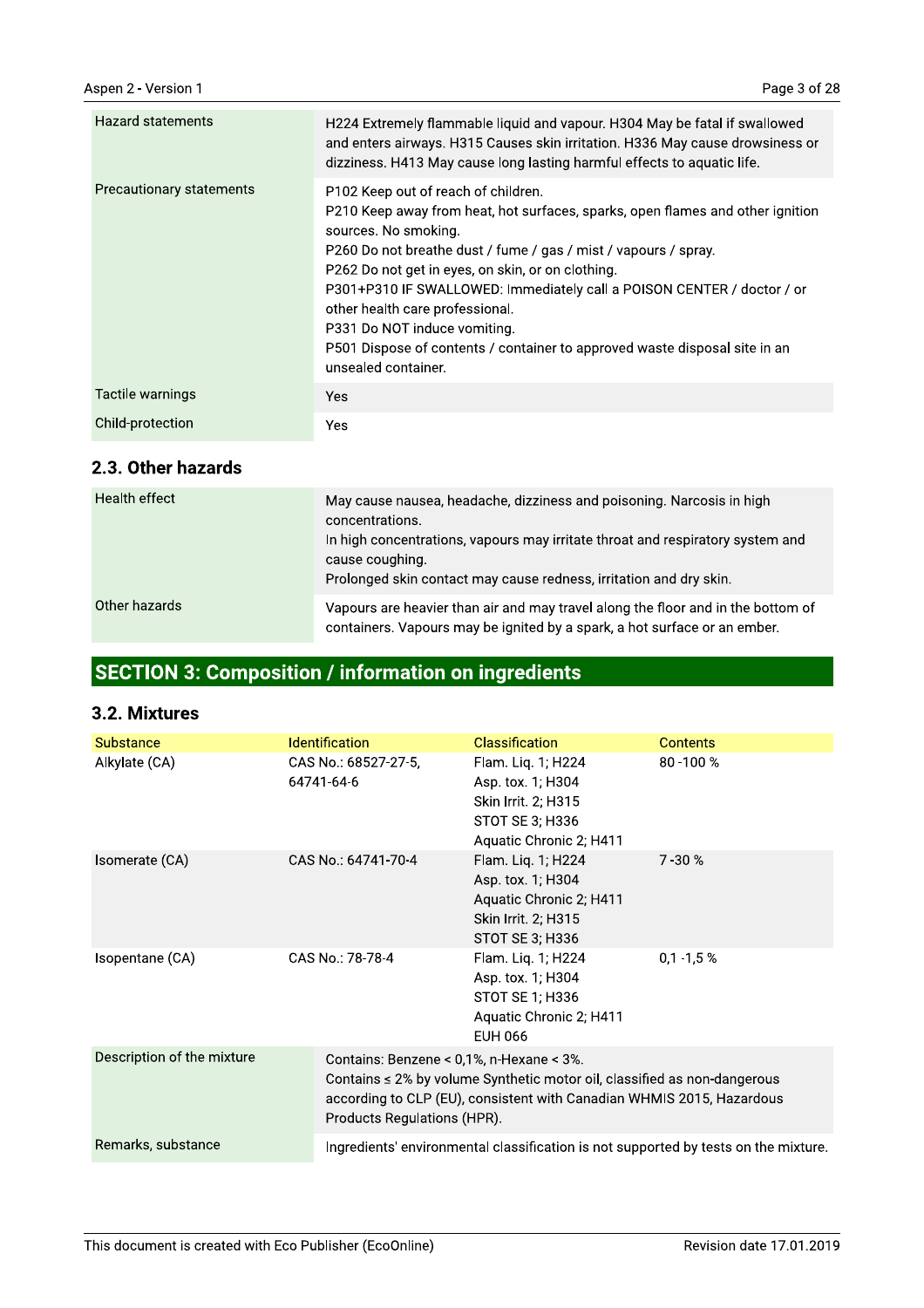## **SECTION 4: First aid measures**

#### 4.1. Description of first aid measures

| General           | Fire and explosion: Leave the zone of danger immediately and evacuate<br>unnecessary personnel. Bring injured persons out of the zone of danger<br>immediately. Beware of danger of shock in seemingly not-injured persons. If<br>breathing is difficult, remove victim to fresh air and keep at rest in a position<br>comfortable for breathing.                        |
|-------------------|--------------------------------------------------------------------------------------------------------------------------------------------------------------------------------------------------------------------------------------------------------------------------------------------------------------------------------------------------------------------------|
| <b>Inhalation</b> | Fresh air and rest. Get medical attention if any discomfort continues.                                                                                                                                                                                                                                                                                                   |
| Skin contact      | Remove contaminated clothing immediately and wash skin with soap and water.                                                                                                                                                                                                                                                                                              |
| Eye contact       | Immediately rinse with water for several minutes. Make sure to remove any<br>contact lenses from the eyes before rinsing.                                                                                                                                                                                                                                                |
| Ingestion         | DO NOT induce vomiting. Get medical attention immediately.<br>Do not induce vomiting. If vomiting occurs, the head should be kept low so that<br>stomach vomit doesn't enter the lungs. Droplets of the product aspirated into the<br>lungs through ingestion or vomiting may cause a serious chemical pneumonia.<br>A doctor should decide if gastric lavage is needed. |

#### 4.2. Most important symptoms and effects, both acute and delayed

| Acute symptoms and effects   | Acts as a defatting agent on skin. May cause cracking of skin, and eczema.<br>Risk of chemical pneumonia after aspiration. Vapour may irritate respiratory<br>system or lungs. |
|------------------------------|--------------------------------------------------------------------------------------------------------------------------------------------------------------------------------|
| Delayed symptoms and effects | Warning! This product is harmful to health. The product may be aspirated and<br>cause chemical pneumonia that can be fatal.                                                    |

## 4.3. Indication of any immediate medical attention and special treatment needed

| <b>Medical treatment</b>                  | Treat Symptomatically.                                                                                                                                                  |  |
|-------------------------------------------|-------------------------------------------------------------------------------------------------------------------------------------------------------------------------|--|
| Medical monitoring for delayed<br>effects | Central nervous system depression including narcotic effects such as<br>drowsiness, narcosis, reduced alertness, loss of reflexes, lack of coordination<br>and vertigo. |  |
| Other information                         | DO NOT INDUCE VOMITING! Intrusion into the lungs after ingestion or vomiting<br>may cause chemical pneumonitis.                                                         |  |

# **SECTION 5: Firefighting measures**

### 5.1. Extinguishing media

| Suitable extinguishing media | Extinguish with foam, carbon dioxide, dry powder or water fog.         |  |
|------------------------------|------------------------------------------------------------------------|--|
| Improper extinguishing media | Do not use water jet as an extinguisher, as this will spread the fire. |  |

### 5.2. Special hazards arising from the substance or mixture

| Fire and explosion hazards | Highly flammable liquid and vapour. Eliminate all ignition sources if safe to do so. |
|----------------------------|--------------------------------------------------------------------------------------|
|                            | Severe explosion hazard when vapours are exposed to flames.                          |

### 5.3. Advice for firefighters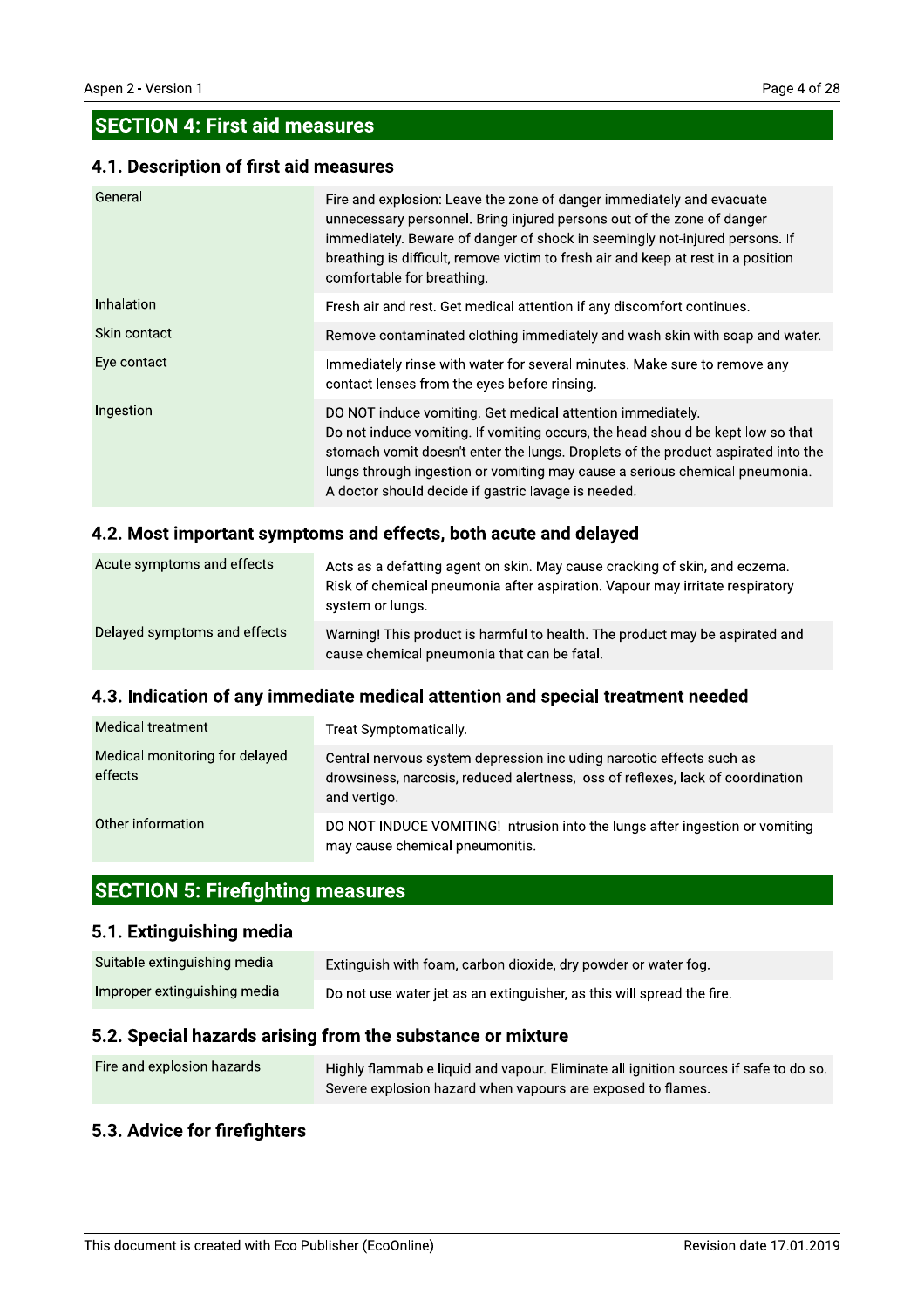| Personal protective equipment                    | In case of inadequate ventilation wear respiratory protection. Use personal<br>protective equipment as required.                                                                                                   |  |
|--------------------------------------------------|--------------------------------------------------------------------------------------------------------------------------------------------------------------------------------------------------------------------|--|
| Fire fighting procedures                         | Containers close to fire should be removed immediately or cooled with water.<br>Avoid water in straight hose stream; will scatter and spread fire. Be aware of risk<br>of fire re-starting, and risk of explosion. |  |
| Special protective equipment for<br>firefighters | In case of a large fire or in restricted or poorly ventilated areas, wear<br>comprehensive fire resistant protective clothing and SCBA breathing apparatus<br>with full mask and positive air pressure.            |  |
| Other information                                | Vapours are heavier than air and may travel along the floor and in the bottom of<br>containers. Vapours may be ignited by a spark, a hot surface or an ember.                                                      |  |

## **SECTION 6: Accidental release measures**

#### 6.1. Personal precautions, protective equipment and emergency procedures

| Personal protection measures | Do not smoke or use open fire, or other sources of ignition. Ventilate well. In case |
|------------------------------|--------------------------------------------------------------------------------------|
|                              | of inadequate ventilation use suitable respirator. Take precautionary measures       |
|                              | against static discharges.                                                           |

#### **6.2. Environmental precautions**

| Environmental precautionary | Avoid discharge into drains, water courses or onto the ground. Contain spillages  |  |  |
|-----------------------------|-----------------------------------------------------------------------------------|--|--|
| measures                    | with sand, earth or any suitable adsorbent material. Contact local authorities in |  |  |
|                             | case of spillage to drain/aquatic environment.                                    |  |  |

#### 6.3. Methods and material for containment and cleaning up

| Clean up          | Absorb in vermiculite, dry sand or earth and place into containers. Cover large<br>spillages with foam. |
|-------------------|---------------------------------------------------------------------------------------------------------|
| Other information | Remove sources of ignition. Beware of the explosion danger.                                             |

#### 6.4. Reference to other sections

Other instructions

For waste disposal, see section 13. For personal protection, see section 8.

## **SECTION 7: Handling and storage**

#### 7.1. Precautions for safe handling

Handling Flammable/combustible - Keep away from oxidisers, heat and flames. Take precautionary measures against static discharges.

#### **Protective safety measures**

| Safety measures to prevent fire                                 | Keep cool. Keep away from heat / sparks / open flames / hot surfaces. - No<br>smoking. |  |
|-----------------------------------------------------------------|----------------------------------------------------------------------------------------|--|
| Preventitive measures to prevent<br>aerosol and dust generation | Well-ventilated area.                                                                  |  |
| Preventititye measures to protect<br>the environment            | Prevent entry into drains.                                                             |  |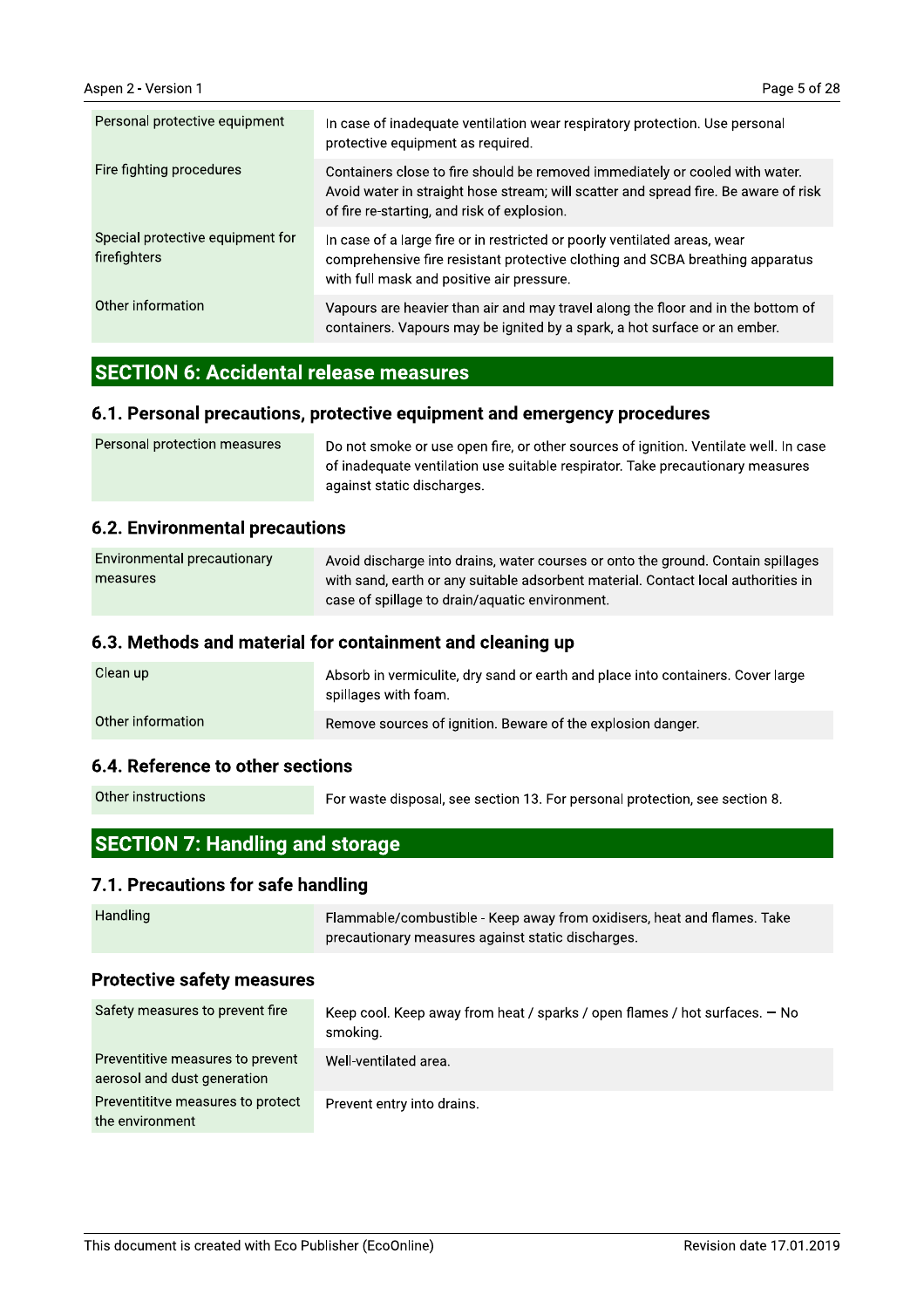| Advice on general occupational<br>hygiene | Avoid eating, drinking and smoking when using the product.<br>Good personal hygiene is necessary. Wash hands and contaminated areas with<br>water and soap before leaving the work site. |
|-------------------------------------------|------------------------------------------------------------------------------------------------------------------------------------------------------------------------------------------|
|                                           |                                                                                                                                                                                          |

## 7.2. Conditions for safe storage, including any incompatibilities

| Storage             | Store in tightly closed original container in a well-ventilated place. Store at<br>temperature below 50°C. Flammable liquid storage. |
|---------------------|--------------------------------------------------------------------------------------------------------------------------------------|
| Conditions to avoid | Keep away from heat, sparks and open flame.                                                                                          |

### **Conditions for safe storage**

| Technical measures and storage<br>conditions    | Protect electric equipment against sparking in case of risk of explosion.                                              |
|-------------------------------------------------|------------------------------------------------------------------------------------------------------------------------|
| Advice on storage compatability                 | Keep flammable liquids away from flammable gas and highly flammable goods.<br>Flammability class: 1B acc. to NFPA      |
| Additional information on storage<br>conditions | Large amounts and storages should be stored in accordance with national<br>regulation on storage of flammable liquids. |

## 7.3. Specific end use(s)

Specific use(s)

The identified uses for this product are detailed in Section 1.2.

# **SECTION 8: Exposure controls / personal protection**

#### 8.1. Control parameters

| Substance     | <b>Identification</b>              | Value                                                                                                                                                                                                                                                                                                                                                                                                                                                                                                                                                                                                                            | <b>TWA Year</b> |
|---------------|------------------------------------|----------------------------------------------------------------------------------------------------------------------------------------------------------------------------------------------------------------------------------------------------------------------------------------------------------------------------------------------------------------------------------------------------------------------------------------------------------------------------------------------------------------------------------------------------------------------------------------------------------------------------------|-----------------|
| Alkylate (CA) | CAS No.: 68527-27-5,<br>64741-64-6 | Country of origin: CA<br>Limit value type: OEL<br>TWA (8h): 300 ppm<br>TWA (8h): 1400 mg/m <sup>3</sup><br>Source: Occupational<br>Health and Safety code,<br>Alberta reg 87/2009<br>Comments: As Octane, all<br>isomers.<br>Country of origin: CA<br>TWA (8h): 300 ppm<br>Source: Occupational<br><b>Health and Safety</b><br>Regulation, section 5.48,<br><b>British Columbia</b><br>Comments: As Octane, all<br>isomers.<br>Country of origin: CA<br>TWA (8h): 300 ppm<br>OEL short term value<br>Value: 375 ppm<br><b>OEL short term value</b><br>Appraisal period: 15 min<br>Source: R-039-2015,<br>Occupational health and |                 |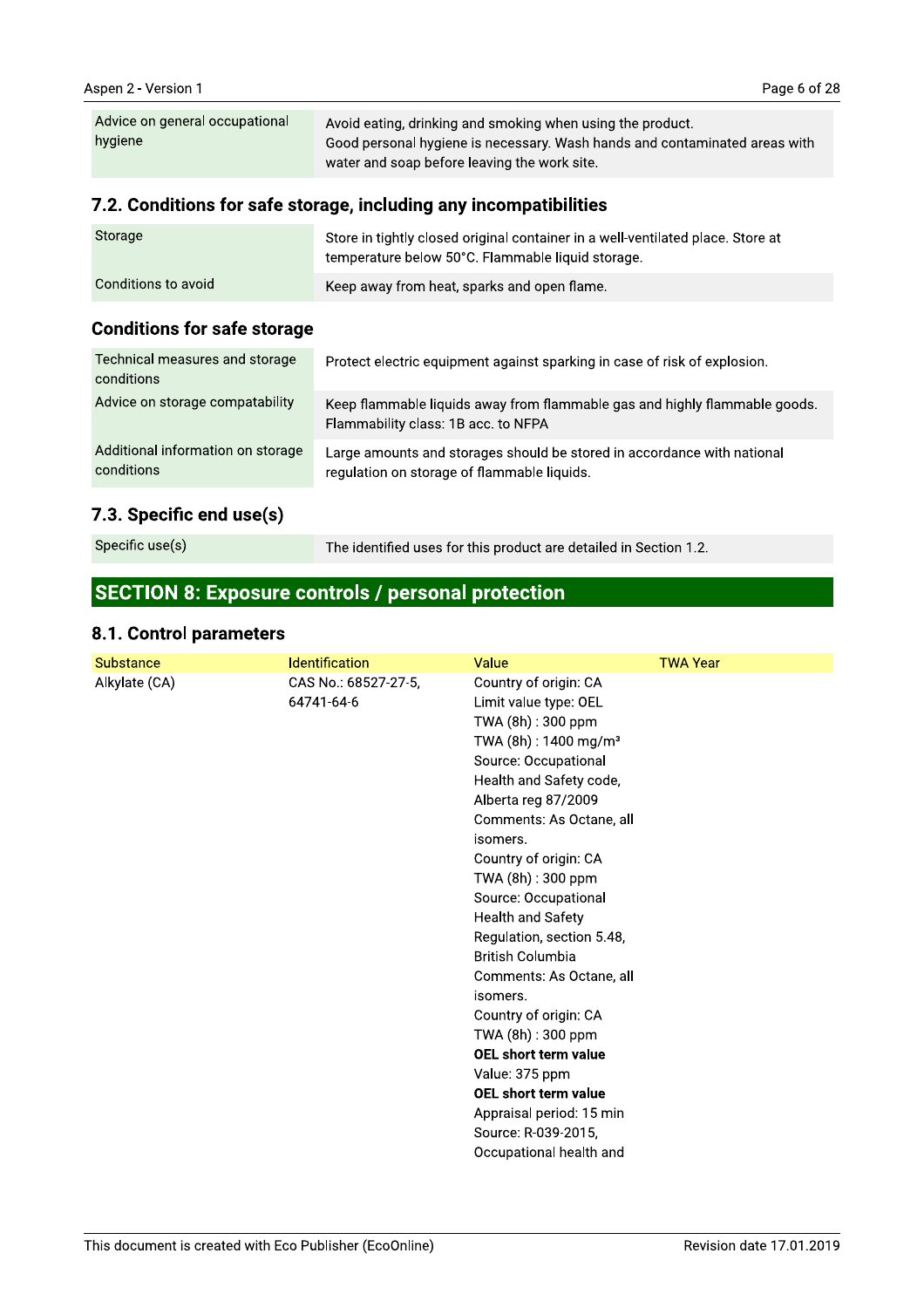safety regulations, Northwest Territories and Nunavut The Occupational Health and Safety Regulations, 1996, Saskatchewan Comments: As Octane, all isomers. Country of origin: CA TWA (8h): 300 ppm TWA (8h): 1400 mg/m<sup>3</sup> OEL short term value Value: 375 ppm OEL short term value Value: 1750 mg/m<sup>3</sup> OEL short term value Appraisal period: 15 min Source: Regulation 833, Control of Exposure to **Biological or Chemical** Agents, Ontario S-2.1, r. 13 - Regulation respecting occupational health and safety, Québec Comments: As Octane. Country of origin: CA TWA (8h): 300 ppm TWA (8h): 1450 mg/m<sup>3</sup> OEL short term value Value: 375 ppm OEL short term value Value: 1800 mg/m<sup>3</sup> OEL short term value Appraisal period: 15 min Source: O.I.C. 1986/164, Occupational Health and Safety Act, Yukon Regulations Comments: As Octane. Country of origin: US TWA (8h): 300 ppm Source: ACGIH TLV®- TWA **OSHA Occupational Chemical Database** Comments: As Octane. Country of origin: CA TWA (8h): 500 ppm TWA (8h): 1760 mg/m<sup>3</sup> OEL short term value Value: 1000 ppm **OEL short term value** Value: 3500 mg/m<sup>3</sup> OEL short term value Appraisal period: 15 min

Isomerate (CA)

CAS No.: 64741-70-4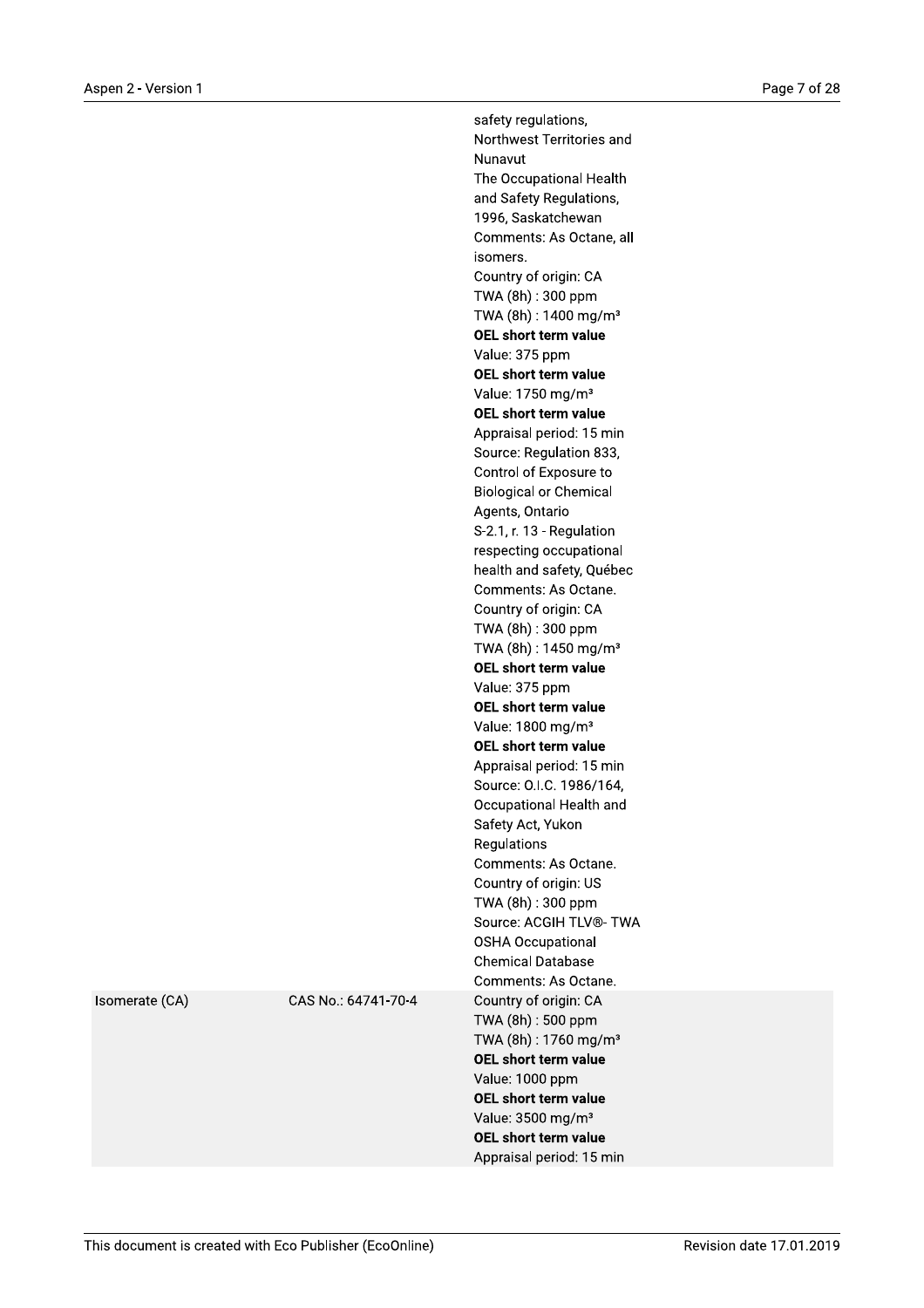Source: Occupational Health and Safety code, Alberta reg 87/2009 S-2.1, r. 13 - Regulation respecting occupational health and safety, Québec Comments: As Hexane (all isomers except n-hexane) Country of origin: CA TWA (8h): 200 ppm Source: Occupational **Health and Safety** Regulation, section 5.48, **British Columbia** Comments: As Hexane (all isomers except n-hexane) Country of origin: CA TWA (8h): 500 ppm OEL short term value Value: 1000 ppm OEL short term value Appraisal period: 15 min Source: R-039-2015, Occupational health and safety regulations, Northwest Territories and Nunavut The Occupational Health and Safety Regulations, 1996, Saskatchewan Comments: As Hexane (other isomers) Country of origin: CA TWA (8h): 500 ppm TWA (8h): 1760 mg/m<sup>3</sup> OEL short term value Value: 1000 ppm OEL short term value Value: 3520 mg/m<sup>3</sup> OEL short term value Appraisal period: 15 min Source: Regulation 833, Control of Exposure to **Biological or Chemical** Agents, Ontario Comments: As Hexane, other isomers of Country of origin: US Limit value type: TWA TWA (8h): 500 ppm **OEL short term value** Value: 1000 ppm OEL short term value Appraisal period: 15 min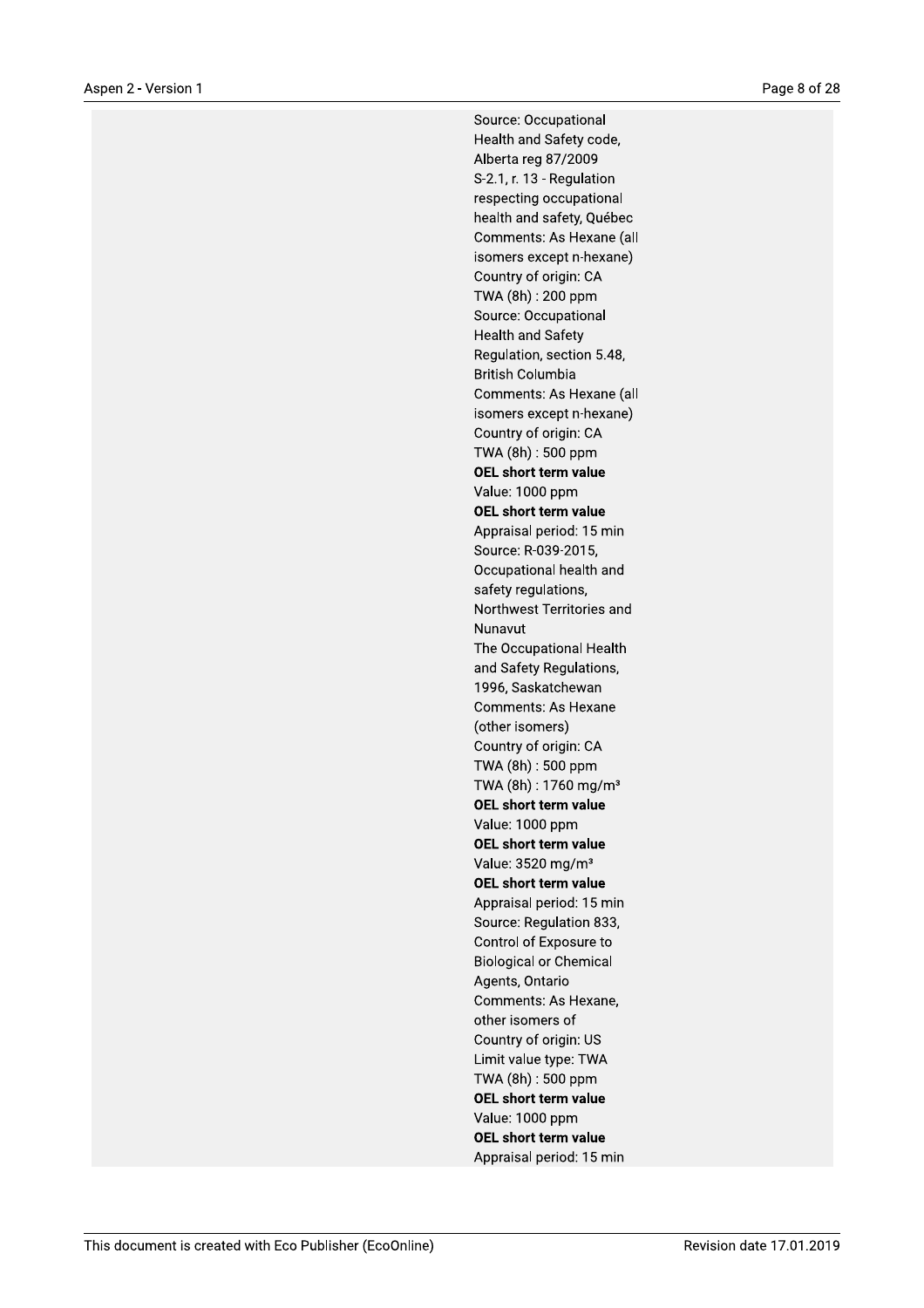|               |                   | Source: ACGIH TLV®- TWA<br><b>OSHA Occupational</b><br><b>Chemical Database</b><br>Comments: As Hexane (all                                                                                                                                                                                                                                                                                                                                                                                                    |
|---------------|-------------------|----------------------------------------------------------------------------------------------------------------------------------------------------------------------------------------------------------------------------------------------------------------------------------------------------------------------------------------------------------------------------------------------------------------------------------------------------------------------------------------------------------------|
|               |                   |                                                                                                                                                                                                                                                                                                                                                                                                                                                                                                                |
| n-Butane (CA) | CAS No.: 106-97-8 | isomers except n-hexane)<br>Country of origin: CA<br>Limit value type: OEL<br>TWA (8h) : 1000 ppm<br>Source: Occupational<br>Health and Safety code,<br>Alberta reg 87/2009<br><b>Comments: As Butane</b><br>Country of origin: CA<br>TWA (8h): 1000 ppm<br><b>Exposure limit letter</b><br>Letter code: EX<br>Source: Occupational<br><b>Health and Safety</b><br>Regulation, section 5.48,<br><b>British Columbia</b><br>Comments: As Butane, all<br>isomers<br>Country of origin: CA<br>TWA (8h) : 1000 ppm |
|               |                   |                                                                                                                                                                                                                                                                                                                                                                                                                                                                                                                |
|               |                   | OEL short term value                                                                                                                                                                                                                                                                                                                                                                                                                                                                                           |
|               |                   | Value: 1250 ppm                                                                                                                                                                                                                                                                                                                                                                                                                                                                                                |
|               |                   | OEL short term value                                                                                                                                                                                                                                                                                                                                                                                                                                                                                           |
|               |                   | Appraisal period: 15 min                                                                                                                                                                                                                                                                                                                                                                                                                                                                                       |
|               |                   | Source: R-039-2015,                                                                                                                                                                                                                                                                                                                                                                                                                                                                                            |
|               |                   | Occupational health and                                                                                                                                                                                                                                                                                                                                                                                                                                                                                        |
|               |                   | safety regulations,                                                                                                                                                                                                                                                                                                                                                                                                                                                                                            |
|               |                   | Northwest Territories and                                                                                                                                                                                                                                                                                                                                                                                                                                                                                      |
|               |                   | Nunavut                                                                                                                                                                                                                                                                                                                                                                                                                                                                                                        |
|               |                   | The Occupational Health                                                                                                                                                                                                                                                                                                                                                                                                                                                                                        |
|               |                   | and Safety Regulations,                                                                                                                                                                                                                                                                                                                                                                                                                                                                                        |
|               |                   | 1996, Saskatchewan                                                                                                                                                                                                                                                                                                                                                                                                                                                                                             |
|               |                   | Comments: As Aliphatic                                                                                                                                                                                                                                                                                                                                                                                                                                                                                         |
|               |                   | hydrocarbon gases, Alkane                                                                                                                                                                                                                                                                                                                                                                                                                                                                                      |
|               |                   | $[C1-C4]$                                                                                                                                                                                                                                                                                                                                                                                                                                                                                                      |
|               |                   | Country of origin: CA                                                                                                                                                                                                                                                                                                                                                                                                                                                                                          |
|               |                   | TWA (8h): 800 ppm                                                                                                                                                                                                                                                                                                                                                                                                                                                                                              |
|               |                   | TWA (8h): 1900 mg/m <sup>3</sup>                                                                                                                                                                                                                                                                                                                                                                                                                                                                               |
|               |                   | Source: Ontario Reg. 833,                                                                                                                                                                                                                                                                                                                                                                                                                                                                                      |
|               |                   | <b>BC Guidelines</b>                                                                                                                                                                                                                                                                                                                                                                                                                                                                                           |
|               |                   | Comments: As Butane, all                                                                                                                                                                                                                                                                                                                                                                                                                                                                                       |
|               |                   | isomers                                                                                                                                                                                                                                                                                                                                                                                                                                                                                                        |
|               |                   | Country of origin: CA                                                                                                                                                                                                                                                                                                                                                                                                                                                                                          |
|               |                   | TWA (8h): 800 ppm                                                                                                                                                                                                                                                                                                                                                                                                                                                                                              |
|               |                   | TWA (8h): 1900 mg/m <sup>3</sup>                                                                                                                                                                                                                                                                                                                                                                                                                                                                               |
|               |                   | Source: S-2.1, r. 13 -                                                                                                                                                                                                                                                                                                                                                                                                                                                                                         |
|               |                   | Regulation respecting                                                                                                                                                                                                                                                                                                                                                                                                                                                                                          |
|               |                   | occupational health and                                                                                                                                                                                                                                                                                                                                                                                                                                                                                        |
|               |                   | safety, Québec                                                                                                                                                                                                                                                                                                                                                                                                                                                                                                 |
|               |                   | Comments: As Butane                                                                                                                                                                                                                                                                                                                                                                                                                                                                                            |
|               |                   |                                                                                                                                                                                                                                                                                                                                                                                                                                                                                                                |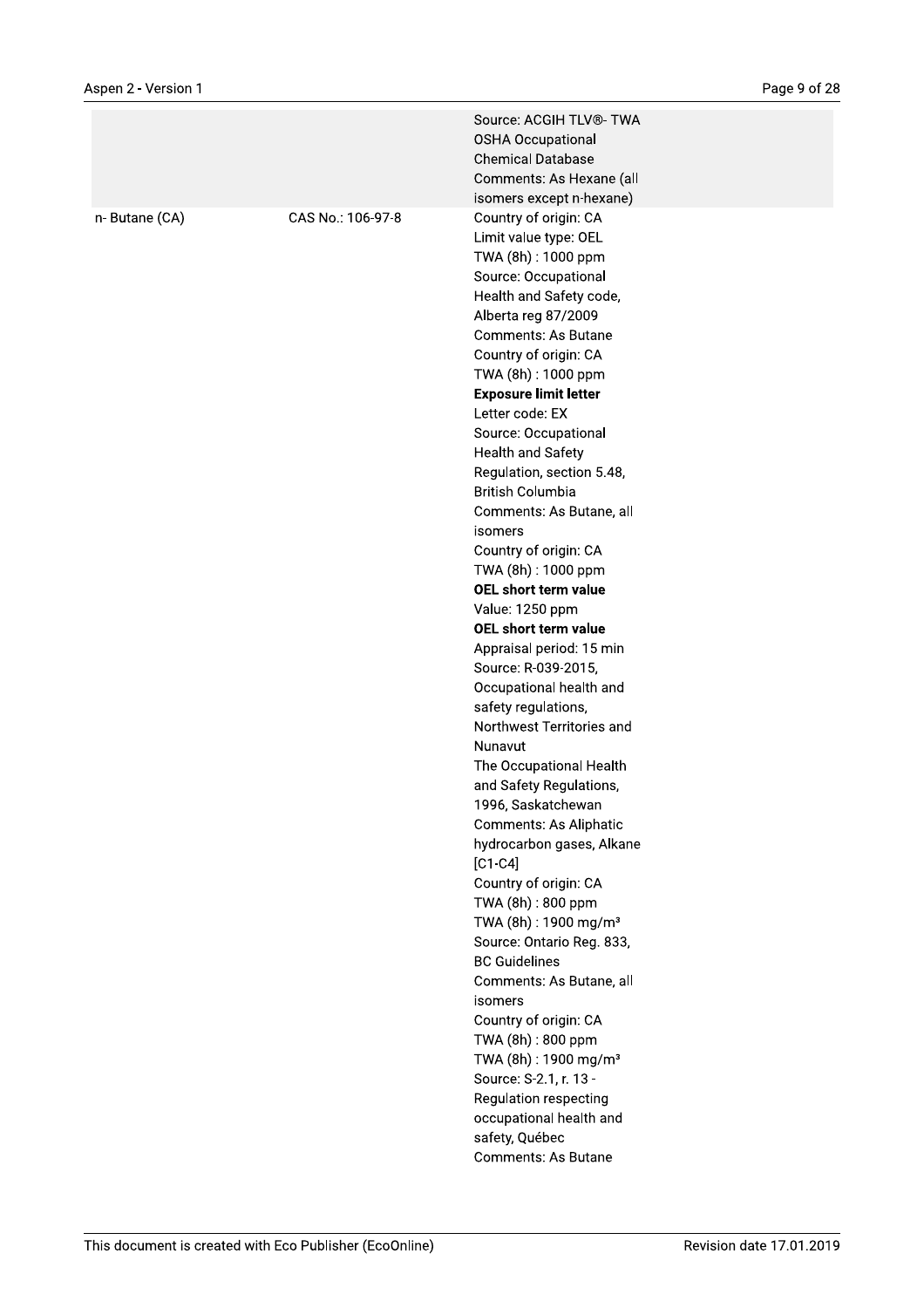|                 |                  | Country of origin: CA<br>TWA (8h): 600 ppm<br>TWA (8h): 1400 mg/m <sup>3</sup><br>OEL short term value<br>Value: 750 ppm<br>OEL short term value<br>Value: 1600 mg/m <sup>3</sup><br>OEL short term value<br>Appraisal period: 15 min<br>Source: O.I.C. 1986/164,<br>Occupational Health and<br>Safety Act, Yukon<br>Regulations<br><b>Comments: As Butane</b><br>Country of origin: US<br>TWA (8h): 1000 ppm<br>Source: ACGIH TLV®- TWA<br><b>OSHA Occupational</b><br><b>Chemical Database</b>                                                                                                                                                                                                                                                                                                                                                                                                                          |
|-----------------|------------------|---------------------------------------------------------------------------------------------------------------------------------------------------------------------------------------------------------------------------------------------------------------------------------------------------------------------------------------------------------------------------------------------------------------------------------------------------------------------------------------------------------------------------------------------------------------------------------------------------------------------------------------------------------------------------------------------------------------------------------------------------------------------------------------------------------------------------------------------------------------------------------------------------------------------------|
| Isopentane (CA) | CAS No.: 78-78-4 | Country of origin: CA<br>TWA (8h): 1000 ppm<br>Source: Regulation 833,<br>Control of Exposure to<br><b>Biological or Chemical</b><br>Agents, Ontario<br>Occupational Health and<br>Safety Regulation, section<br>5.48, British Columbia<br>Comments: As Pentane, All<br>isomers [78-78-4; 109-66-0;<br>$463 - 82 - 1$<br>Country of origin: CA<br>TWA (8h): 600 ppm<br>TWA (8h): 1880 mg/m <sup>3</sup><br>OEL short term value<br>Value: 750 ppm<br>OEL short term value<br>Value: 2250 mg/m <sup>3</sup><br><b>OEL short term value</b><br>Appraisal period: 15 min<br>Source: O.I.C. 1986/164,<br>Occupational Health and<br>Safety Act, Yukon<br>Regulations<br><b>Comments: As Pentane</b><br>Country of origin: CA<br>TWA (8h): 600 ppm<br>OEL short term value<br>Value: 750 ppm<br>OEL short term value<br>Appraisal period: 15 min<br>Source: The Occupational<br><b>Health and Safety</b><br>Regulations, 1996, |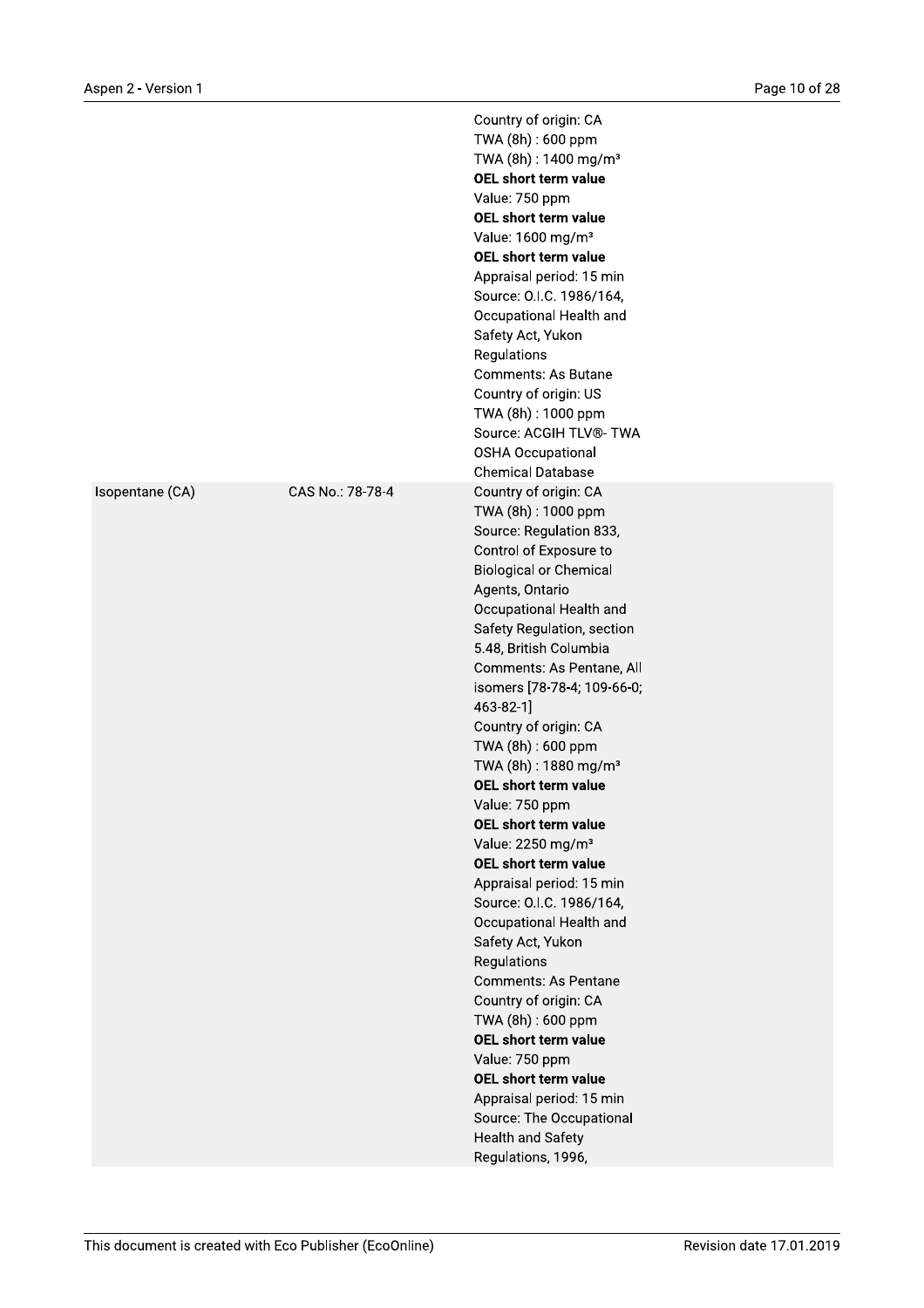Synthetic motor oil (CA)

Saskatchewan R-039-2015, Occupational health and safety regulations, Northwest **Territories and Nunavut** Comments: As Pentane, all isomers Country of origin: CA Limit value type: OEL TWA (8h): 600 ppm TWA (8h): 1770 mg/m<sup>3</sup> Source: Occupational Health and Safety code, Alberta reg 87/2009 Comments: As Isopentane (Pentane, all isomers) Country of origin: US Limit value type: TWA TWA (8h): 1000 ppm Source: ACGIH TLV®- TWA **OSHA Occupational Chemical Database** Country of origin: CA Limit value type: TWA TWA  $(8h): 5 \text{ mg/m}^3$ OEL short term value Value: 10 mg/m<sup>3</sup> OEL short term value Appraisal period: 15 min Source: Regulation 833, Control of Exposure to **Biological or Chemical** Agents, Ontario Comments: Mineral oil [8012-95-1], excluding metal working fluids Pure, highly and severely refined Country of origin: CA TWA  $(8h): 5 mg/m<sup>3</sup>$ OEL short term value Value: 10 mg/m<sup>3</sup> OEL short term value Appraisal period: 15 min Source: O.I.C. 1986/164, Occupational Health and Safety Act, Yukon Regulations The Occupational Health and Safety Regulations, 1996, Saskatchewan Occupational Health and Safety code, Alberta reg 87/ 2009 R-039-2015, Occupational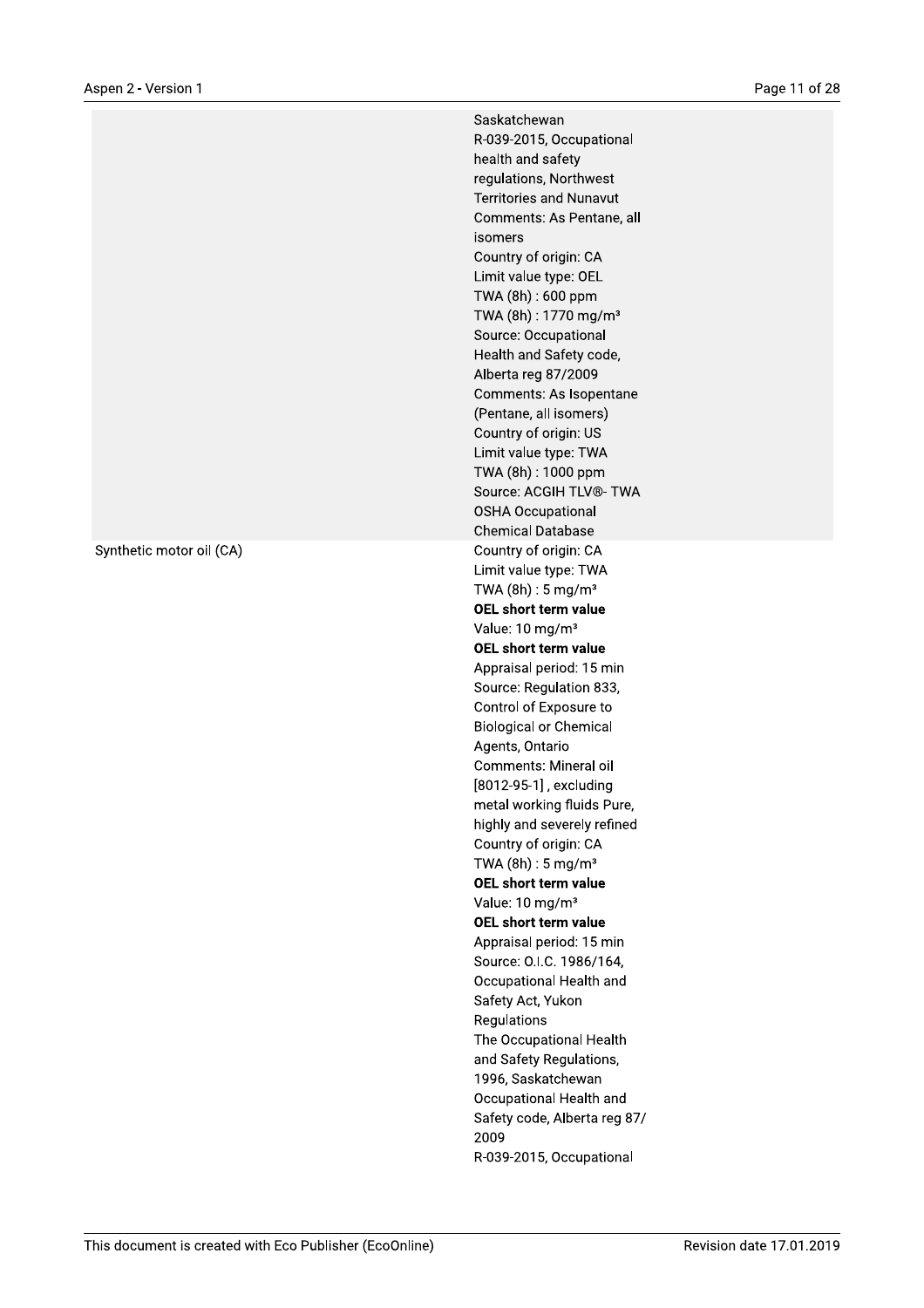|                  | health and safety<br>regulations, Northwest<br><b>Territories and Nunavut</b><br>S-2.1, r. 13 - Regulation<br>respecting occupational<br>health and safety, Québec<br>Comments: Oil mist,<br>mineral<br>Country of origin: CA<br>Limit value type: TWA<br>TWA $(8h)$ : 1 mg/m <sup>3</sup><br>Source: Occupational<br><b>Health and Safety</b><br>Regulation, section 5.48,<br><b>British Columbia</b><br>Comments: Oil mist -<br>mineral, severely refined<br>Country of origin: US<br>Limit value type: TWA<br>TWA $(8h): 5 \text{ mg/m}^3$<br>Source: ACGIH TLV®- TWA<br><b>OSHA Occupational</b><br><b>Chemical Database</b><br>Comments: Oil mist                                                                                                                               |
|------------------|--------------------------------------------------------------------------------------------------------------------------------------------------------------------------------------------------------------------------------------------------------------------------------------------------------------------------------------------------------------------------------------------------------------------------------------------------------------------------------------------------------------------------------------------------------------------------------------------------------------------------------------------------------------------------------------------------------------------------------------------------------------------------------------|
| CAS No.: 71-43-2 | Country of origin: CA<br>Limit value type: OEL<br>TWA (8h): 0,5 ppm<br>TWA $(8h) : 1,6$ mg/m <sup>3</sup><br>OEL short term value<br>Value: 2,5 ppm<br>OEL short term value<br>Value: 8 mg/m <sup>3</sup><br><b>OEL short term value</b><br>Appraisal period: 15 min<br><b>Exposure limit letter</b><br>Letter code: Skin A1<br>Source: Occupational<br>Health and Safety code,<br>Alberta reg 87/2009<br>Country of origin: CA<br>TWA (8h): 0.5 ppm<br><b>OEL short term value</b><br>Value: 2.5 ppm<br><b>OEL short term value</b><br>Appraisal period: 15 min<br><b>Exposure limit letter</b><br>Letter code: Skin A1 1<br>Source: Occupational<br><b>Health and Safety</b><br>Regulation, section 5.48,<br><b>British Columbia</b><br>Country of origin: CA<br>TWA (8h): 0,5 ppm |
|                  |                                                                                                                                                                                                                                                                                                                                                                                                                                                                                                                                                                                                                                                                                                                                                                                      |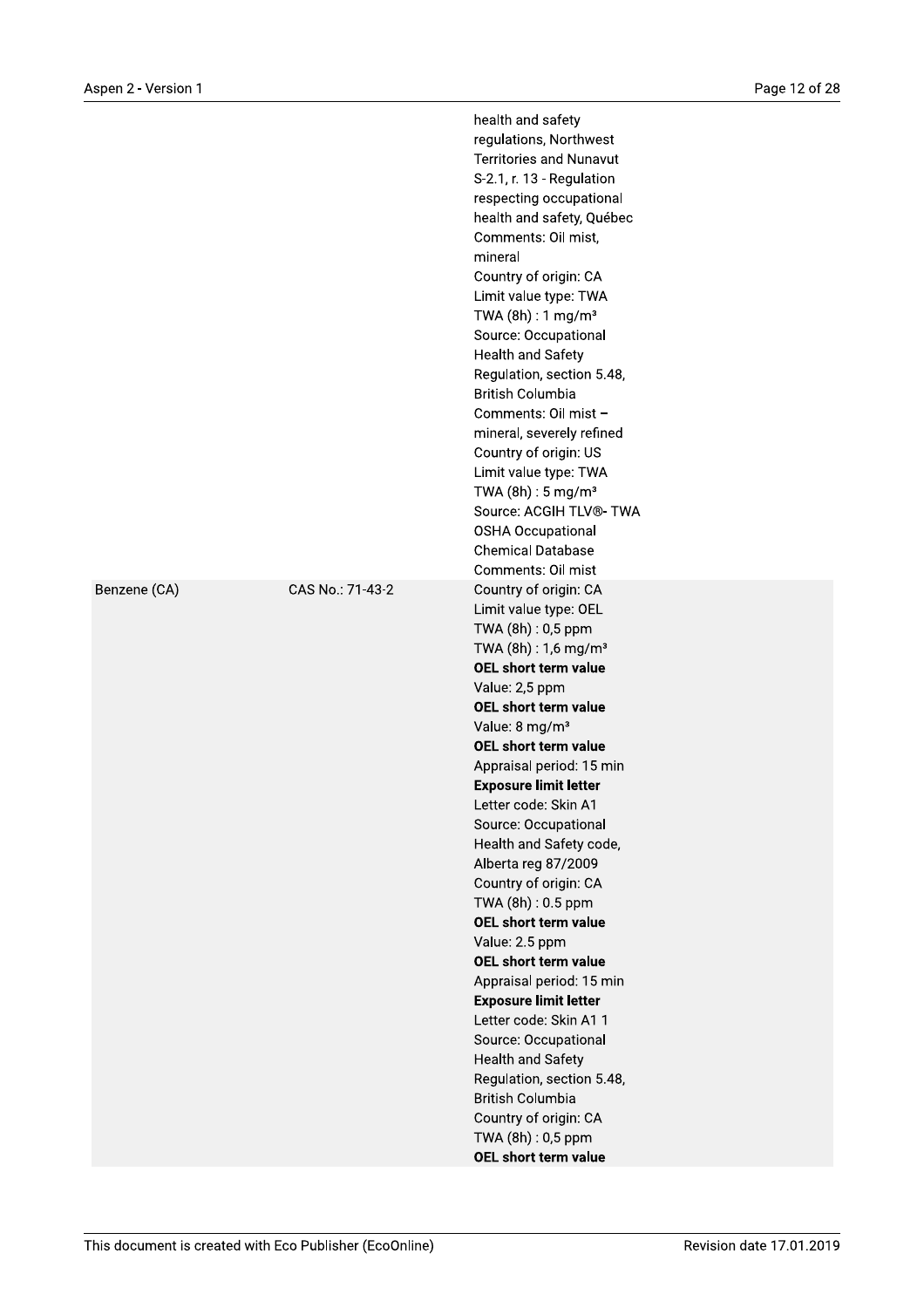Value: 2,5 ppm OEL short term value Appraisal period: 15 min **Exposure limit letter** Letter code: Skin Source: Regulation 833, Control of Exposure to **Biological or Chemical** Agents, Ontario Country of origin: CA TWA (8h) : 1 ppm TWA  $(8h)$ : 3 mg/m<sup>3</sup> OEL short term value Value: 5 ppm OEL short term value Value: 15,5 mg/m<sup>3</sup> OEL short term value Appraisal period: 15 min **Exposure limit letter** Letter code: C1 RP EM Source: S-2.1, r. 13 -Regulation respecting occupational health and safety, Québec Country of origin: CA TWA (8h): 10 ppm TWA (8h): 32 mg/m<sup>3</sup> **Exposure limit letter** Letter code: C Source: O.I.C. 1986/164, Occupational Health and Safety Act, Yukon Regulations Country of origin: US TWA (8h): 0,5 ppm OEL short term value Value: 2,5 ppm OEL short term value Appraisal period: 15 min **Exposure limit letter** Letter code: Skin TLV-A1 Source: ACGIH TLV®- TWA **OSHA Occupational Chemical Database** Country of origin: CA TWA (8h): 50 ppm TWA (8h): 176 mg/m<sup>3</sup> **Exposure limit letter** Letter code: May be readily absorbed through skin. Source: Occupational Health and Safety code, Alberta reg 87/2009 S-2.1, r. 13 - Regulation

n-Hexane (CA)

CAS No.: 110-54-3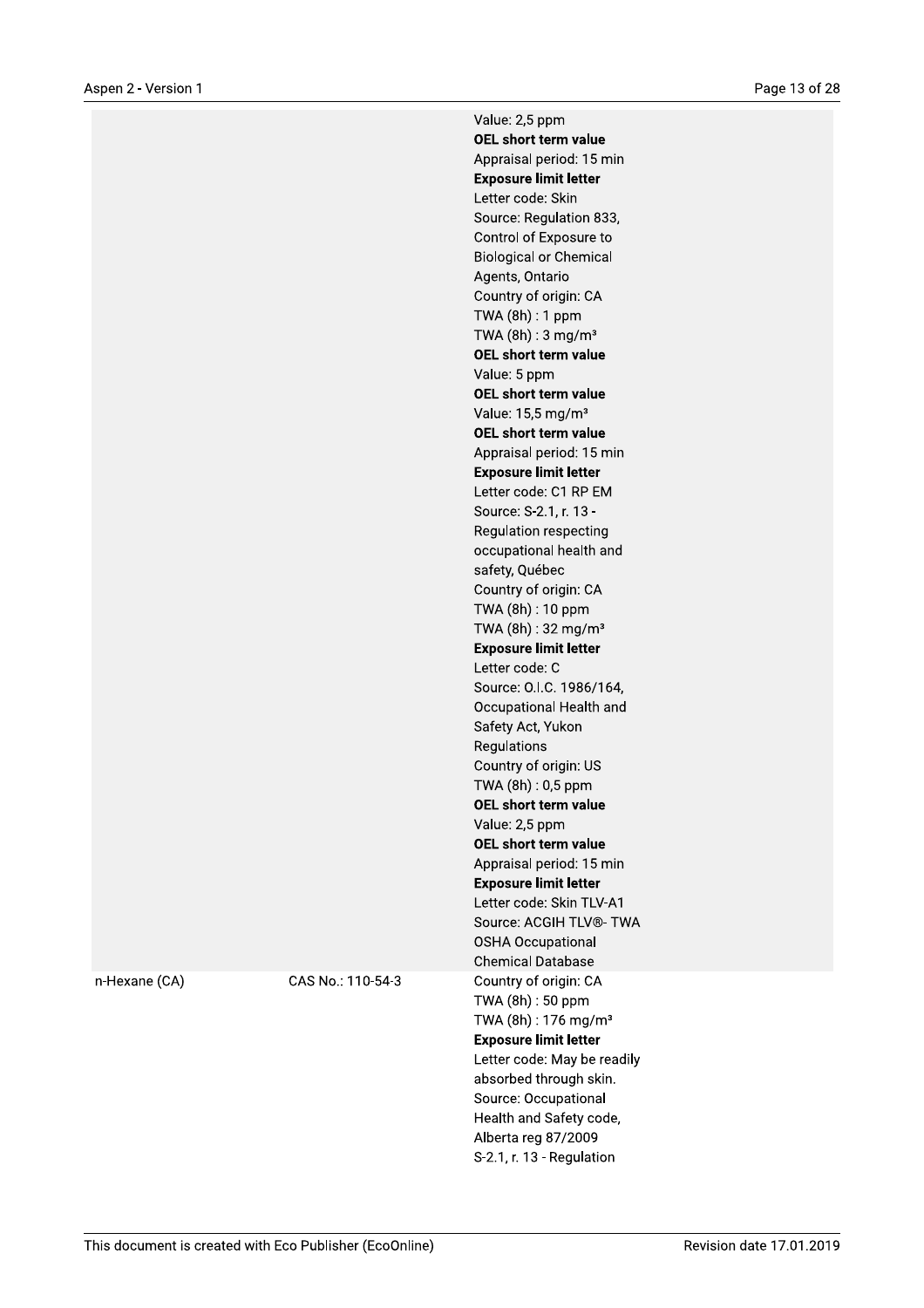respecting occupational health and safety, Québec Country of origin: CA TWA (8h): 20 ppm **Exposure limit letter** Letter code: Skin Source: Occupational **Health and Safety** Regulation, section 5.48, **British Columbia** Country of origin: CA TWA (8h): 50 ppm **OEL short term value** Value: 62,5 ppm OEL short term value Appraisal period: 15 min **Exposure limit letter** Letter code: Skin Source: R-039-2015. Occupational health and safety regulations, Northwest Territories and Nunavut The Occupational Health and Safety Regulations, 1996, Saskatchewan Comments: As Hexane (n-Hexane) Country of origin: CA TWA (8h): 50 ppm TWA (8h): 176 mg/m<sup>3</sup> Source: Regulation 833, Control of Exposure to **Biological or Chemical** Agents, Ontario Country of origin: CA TWA (8h): 100 ppm TWA (8h): 360 mg/m<sup>3</sup> OEL short term value Value: 125 ppm OEL short term value Value: 450 mg/m<sup>3</sup> **OEL short term value** Appraisal period: 15 min Source: O.I.C. 1986/164, Occupational Health and Safety Act, Yukon Regulations **Comments: As Hexane** (n-Hexane) Country of origin: US TWA (8h): 50 ppm Source: ACGIH TLV®- TWA **OSHA Occupational**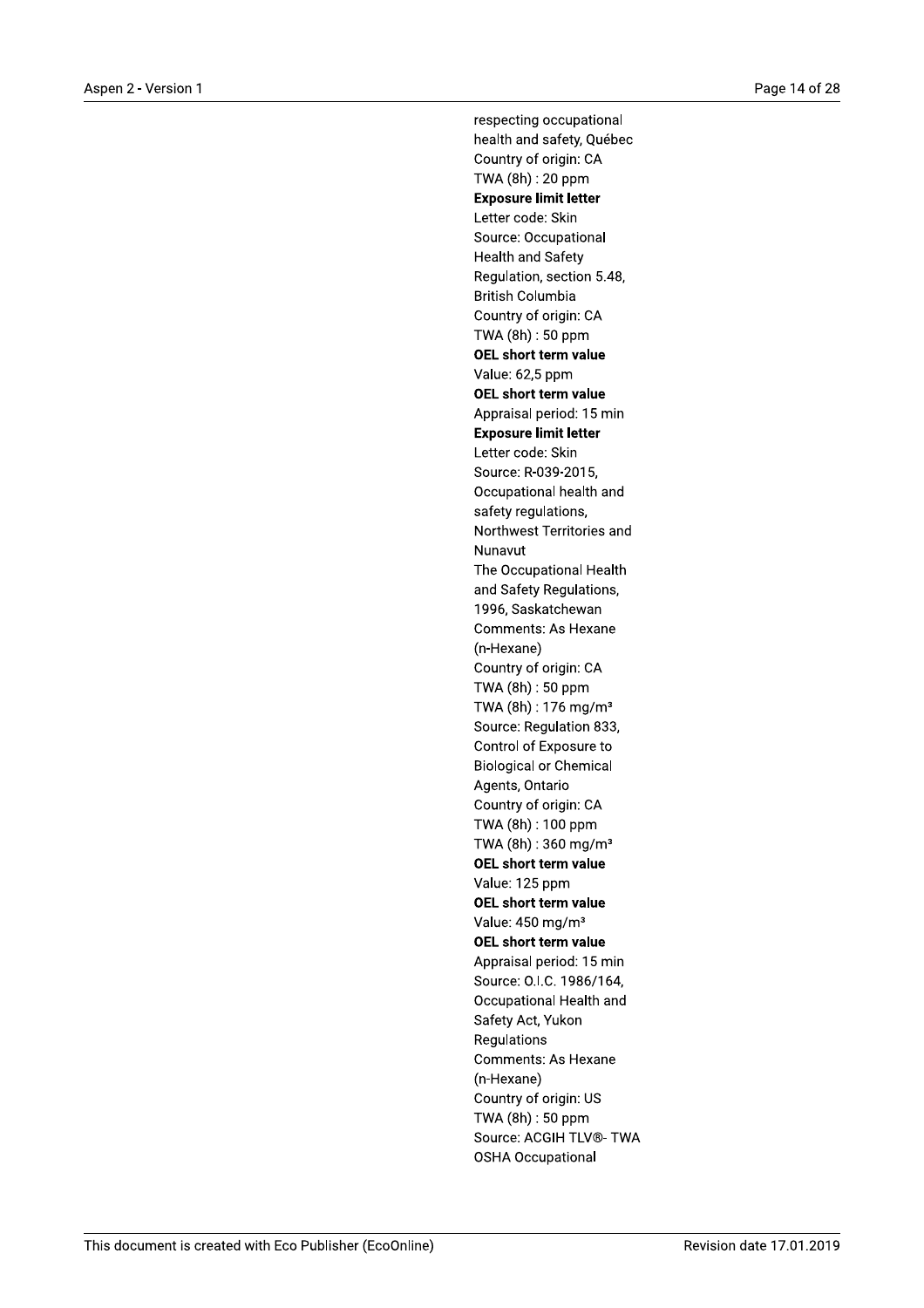|              |                   | <b>Chemical Database</b>                 |
|--------------|-------------------|------------------------------------------|
| Toluene (CA) | CAS No.: 108-88-3 | Country of origin: CA                    |
|              |                   | TWA (8h) : 188 ppm                       |
|              |                   | <b>Exposure limit letter</b>             |
|              |                   | Letter code: May be readily              |
|              |                   | absorbed through skin.                   |
|              |                   | Source: Occupational                     |
|              |                   | Health and Safety code,                  |
|              |                   | Alberta reg 87/2009                      |
|              |                   | Country of origin: CA                    |
|              |                   | TWA (8h): 20 ppm                         |
|              |                   | Source: Occupational                     |
|              |                   | <b>Health and Safety</b>                 |
|              |                   | Regulation, section 5.48,                |
|              |                   | <b>British Columbia</b>                  |
|              |                   | Country of origin: CA                    |
|              |                   | TWA (8h): 50 ppm<br>OEL short term value |
|              |                   | Value: 60 ppm                            |
|              |                   | OEL short term value                     |
|              |                   | Appraisal period: 15 min                 |
|              |                   | <b>Exposure limit letter</b>             |
|              |                   | Letter code: Skin                        |
|              |                   | Source: R-039-2015,                      |
|              |                   | Occupational health and                  |
|              |                   | safety regulations,                      |
|              |                   | Northwest Territories and                |
|              |                   | Nunavut                                  |
|              |                   | The Occupational Health                  |
|              |                   | and Safety Regulations,                  |
|              |                   | 1996, Saskatchewan                       |
|              |                   | Country of origin: CA                    |
|              |                   | TWA (8h): 50 ppm                         |
|              |                   | Source: Regulation 833,                  |
|              |                   | Control of Exposure to                   |
|              |                   | <b>Biological or Chemical</b>            |
|              |                   | Agents, Ontario<br>Comments: As          |
|              |                   | methylbenzene.                           |
|              |                   | Country of origin: CA                    |
|              |                   | TWA (8h) : 50 ppm                        |
|              |                   | TWA (8h) : 188 mg/m <sup>3</sup>         |
|              |                   | <b>Exposure limit letter</b>             |
|              |                   | Letter code: Skin                        |
|              |                   | Source: S-2.1, r. 13 -                   |
|              |                   | Regulation respecting                    |
|              |                   | occupational health and                  |
|              |                   | safety, Québec                           |
|              |                   | Country of origin: CA                    |
|              |                   | TWA (8h): 100 ppm                        |
|              |                   | TWA (8h): 375 mg/m <sup>3</sup>          |
|              |                   | OEL short term value                     |
|              |                   | Value: 150 ppm                           |
|              |                   | OEL short term value                     |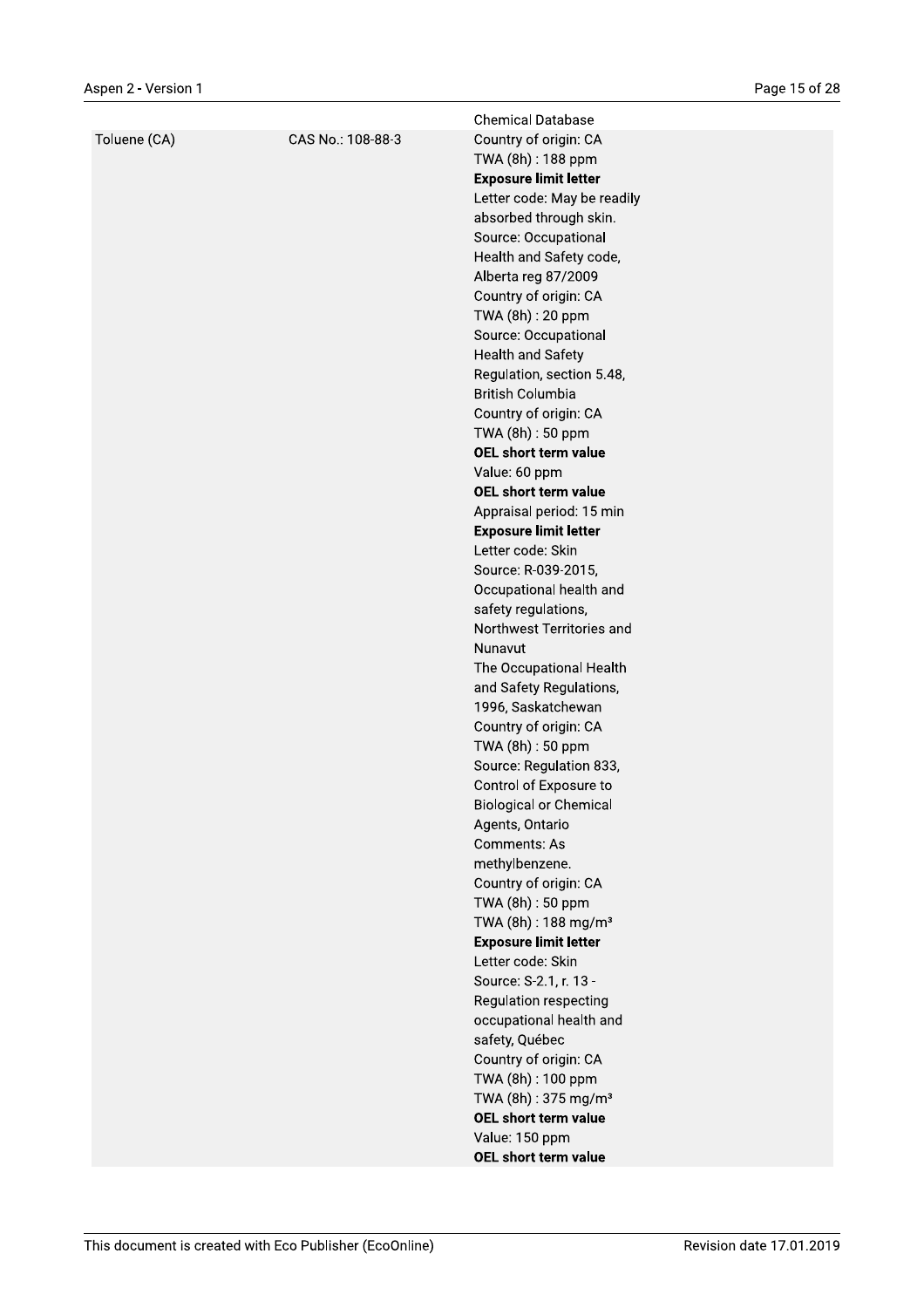Value: 560 mg/m<sup>3</sup> OEL short term value Appraisal period: 15 min **Exposure limit letter** Letter code: Skin Source: O.I.C. 1986/164, Occupational Health and Safety Act, Yukon Regulations Country of origin: US TWA (8h): 20 ppm **Exposure limit letter** Letter code: BEI<sup>®</sup> Source: ACGIH TLV®- TWA **OSHA Occupational Chemical Database** 

Petroleum (CA)

#### **DNEL / PNEC**

| Substance   | Alkylate (CA)                                                                                                                                             |
|-------------|-----------------------------------------------------------------------------------------------------------------------------------------------------------|
| <b>DNEL</b> | <b>Group: Professional</b><br>Route of exposure: Acute inhalation (systemic)<br>Value: 1300 mg/m <sup>3</sup><br>Comments: 15 min<br>Comments: 68527-27-5 |
|             | Group: Professional<br>Route of exposure: Acute inhalation (local)<br>Value: 1100 mg/m <sup>3</sup><br>Comments: 15 min<br><b>Comments: 68527-27-5</b>    |
|             | Group: Professional<br>Route of exposure: Long-term inhalation (local)<br>Value: 840 mg/m <sup>3</sup><br>Comments: 8 h<br><b>Comments: 68527-27-5</b>    |
|             | Group: Consumer<br>Route of exposure: Acute inhalation (systemic)<br>Value: 1200 mg/m <sup>3</sup><br>Comments: 15 min<br><b>Comments: 68527-27-5</b>     |
|             | Group: Consumer<br>Route of exposure: Acute inhalation (local)<br>Value: 640 mg/m <sup>3</sup><br>Comments: 15 min<br><b>Comments: 68527-27-5</b>         |
|             | <b>Group: Consumer</b><br>Route of exposure: Long-term inhalation (local)<br>Value: 180 mg/m <sup>3</sup><br>Comments: 24 h                               |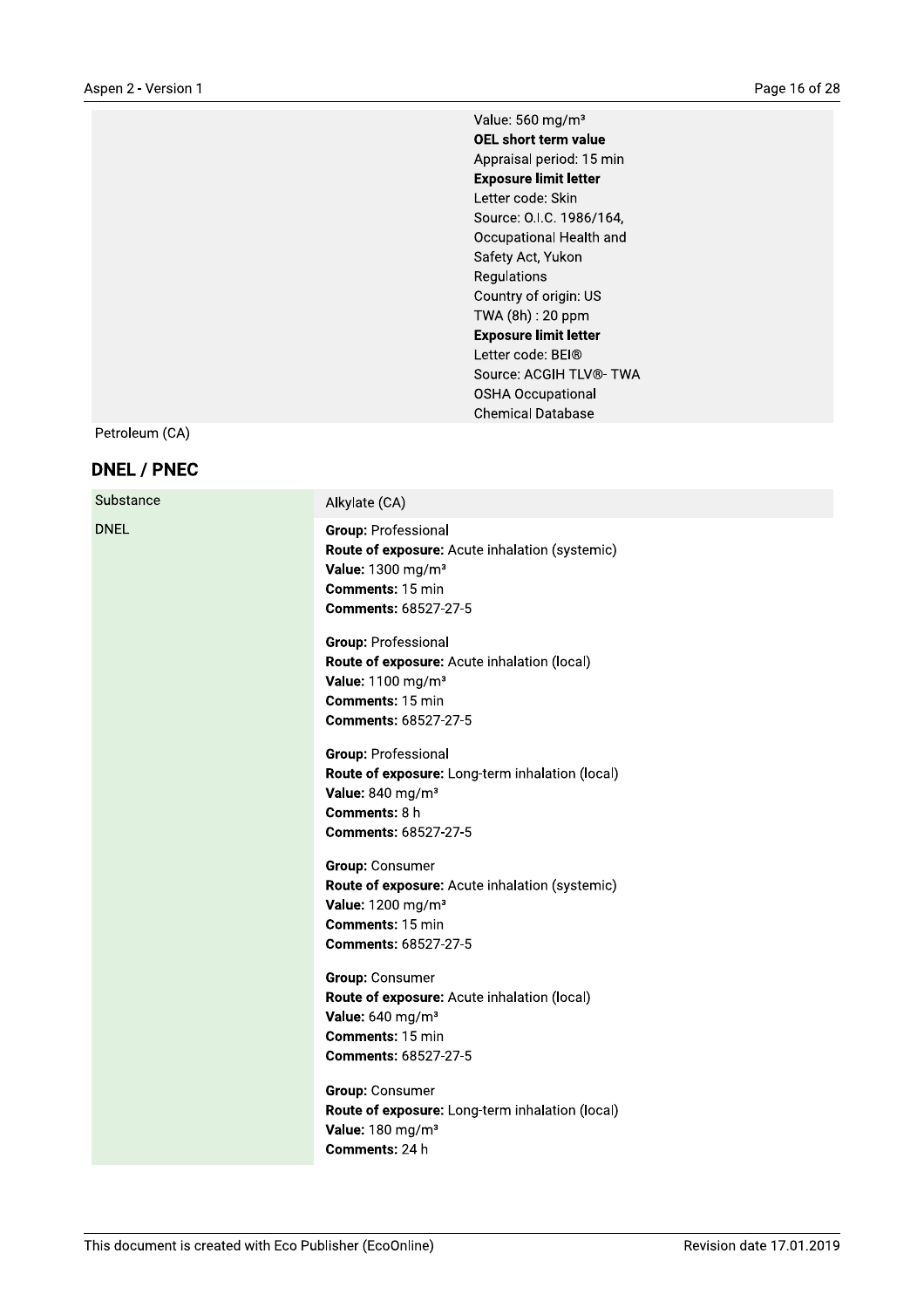|             | Comments: 68527-27-5                                                                                                                  |
|-------------|---------------------------------------------------------------------------------------------------------------------------------------|
| Substance   | Isomerate (CA)                                                                                                                        |
| <b>DNEL</b> | <b>Group: Professional</b><br>Route of exposure: Acute inhalation (systemic)<br>Value: 1300 mg/m <sup>3</sup><br>Comments: 15 min     |
|             | <b>Group: Professional</b><br>Route of exposure: Acute inhalation (local)<br>Value: 1100 mg/m <sup>3</sup><br><b>Comments: 15 min</b> |
|             | <b>Group: Professional</b><br>Route of exposure: Long-term inhalation (local)<br>Value: 840 mg/m <sup>3</sup><br>Comments: 8 h        |
|             | Group: Consumer<br>Route of exposure: Acute inhalation (systemic)<br>Value: 1200 mg/m <sup>3</sup><br><b>Comments: 15 min</b>         |
|             | Group: Consumer<br>Route of exposure: Acute inhalation (local)<br>Value: 640 mg/m <sup>3</sup><br><b>Comments: 15 min</b>             |
|             | Group: Consumer<br>Route of exposure: Long-term inhalation (systemic)<br>Value: 180 mg/m <sup>3</sup><br>Comments: (24 h)             |
| Substance   | Isopentane (CA)                                                                                                                       |
| <b>DNEL</b> | <b>Group: Professional</b><br>Route of exposure: Long-term dermal (systemic)<br>Value: 432 mg/kg bw/day                               |
|             | Group: Consumer<br>Route of exposure: Long-term dermal (systemic)<br>Value: 214 mg/kg bw/day                                          |
|             | Group: Professional<br>Route of exposure: Long-term inhalation (systemic)<br>Value: 3000 mg/m <sup>3</sup>                            |
|             | Group: Consumer<br>Route of exposure: Long-term inhalation (systemic)<br>Value: 643 mg/m <sup>3</sup>                                 |
|             | Route of exposure: Long-term oral (systemic)<br>Value: 214 mg/kg bw/day                                                               |
|             | Value: 1296 mg/kg bw/day<br><b>Comments: NOAEL</b>                                                                                    |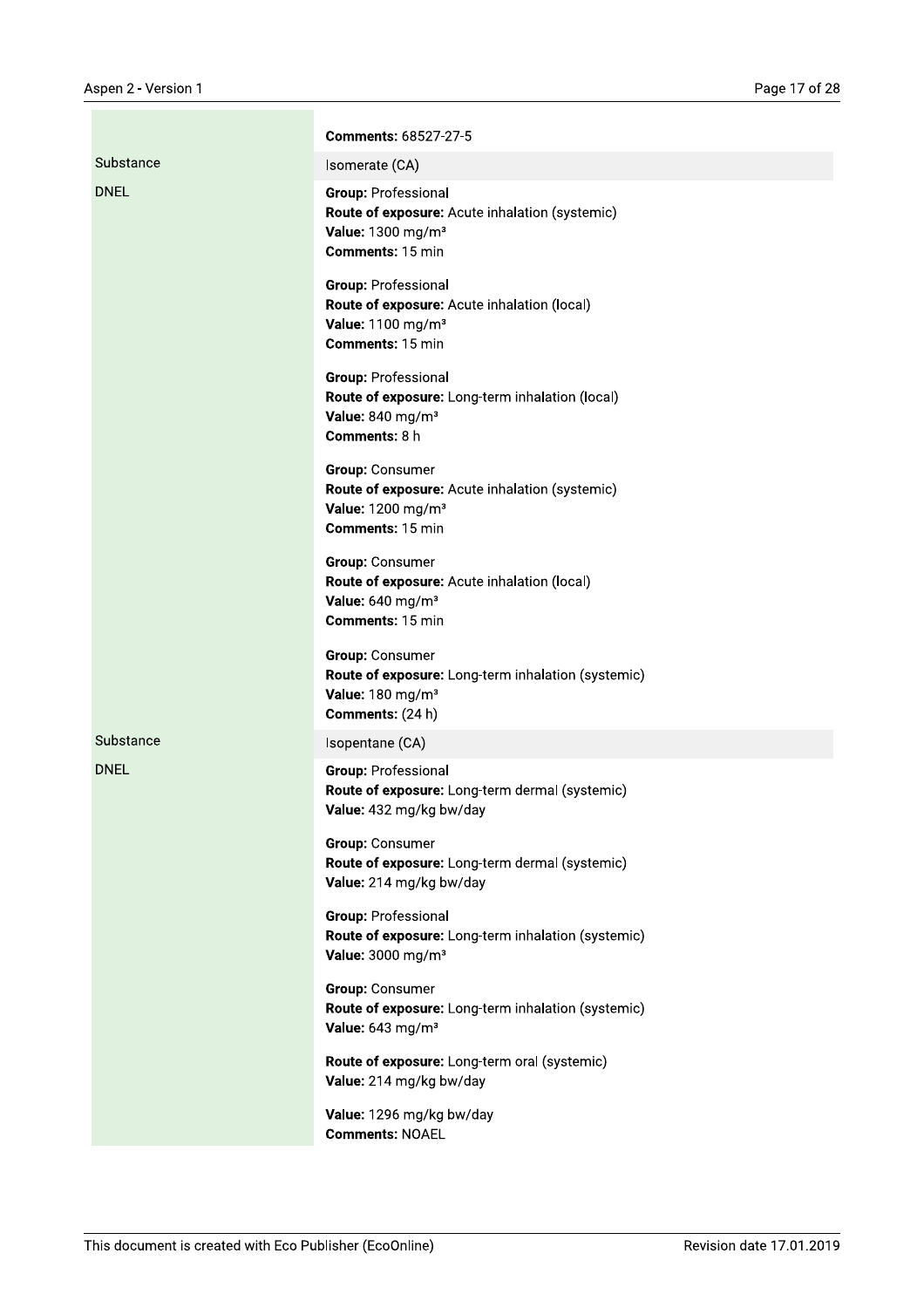|             | Value: 1070 mg/kg bw/day<br><b>Comments: NOAEL</b>                                                                                                                                             |
|-------------|------------------------------------------------------------------------------------------------------------------------------------------------------------------------------------------------|
|             | Value: 9000 mg/m <sup>3</sup><br><b>Comments: NOAEC</b>                                                                                                                                        |
|             | Value: 3215 mg/m <sup>3</sup><br><b>Comments: NOAEC</b>                                                                                                                                        |
|             | Value: 1070 mg/kg bw/day<br><b>Comments: NOAEL DNELs are derived from the Indicative Occupational Exposure</b><br>Limit (IOEL) for Pentane, Isopentane, and Neopentane                         |
| <b>PNEC</b> | Route of exposure: Freshwater<br><b>Comments:</b> 2.6 x 10^(-6) mg/l                                                                                                                           |
|             | Route of exposure: Saltwater<br>Value: 0.0000055 µg/l<br><b>Comments:</b> 5.5 x 10^(-9) mg/l                                                                                                   |
|             | Route of exposure: Freshwater sediments<br>Value: 0.0036 µg/l<br><b>Comments:</b> 3.6 x 10^(-6) mg/kg                                                                                          |
|             | Route of exposure: Saltwater sediments<br><b>Comments:</b> 6.7 x 10^(-9) mg/l                                                                                                                  |
|             | Route of exposure: Soil<br><b>Comments:</b> 1.6 x 10^(-8) mg/kg<br><b>Comments: Natural</b>                                                                                                    |
|             | Route of exposure: Soil<br><b>Comments:</b> 3.5 x 10^(-8) mg/kg<br><b>Comments: Agricultural.</b>                                                                                              |
|             | Route of exposure: Water<br><b>Comments:</b> 1.3 x 10^(-6) mg/l                                                                                                                                |
|             | Route of exposure: Air<br><b>Comments:</b> 9.2 x 10^(-5) mg/m3<br>Comments: PNEC for isopentane has been derived using the HC5 statistical<br>extrapolation method and the target lipid model. |

### 8.2. Exposure controls



#### Precautionary measures to prevent exposure

Appropriate engineering controls

Do not handle near food and drink.

Provide access to washing facilities incl. soap, skin cleanser and fatty cream. Observe occupational exposure limits and minimise the risk of inhalation of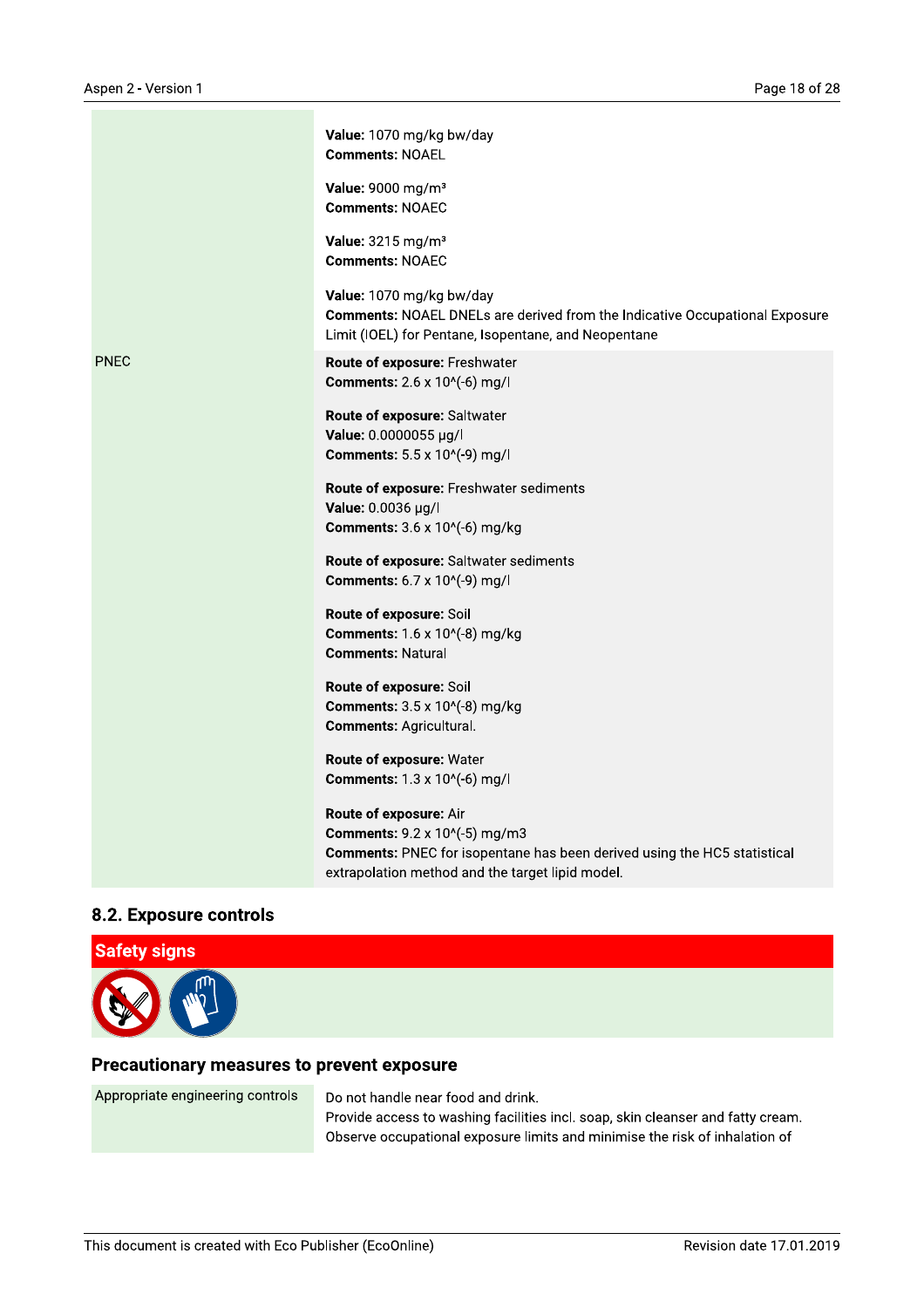|                                            | vapours and mist.                                                                                                                                                                                                                                      |
|--------------------------------------------|--------------------------------------------------------------------------------------------------------------------------------------------------------------------------------------------------------------------------------------------------------|
| Technical measures to prevent<br>exposure  | Provide adequate general and local exhaust ventilation. Provide eyewash station<br>and safety shower.                                                                                                                                                  |
| Eye / face protection                      |                                                                                                                                                                                                                                                        |
| Additional eye protection<br>measures      | Contact lenses should not be worn when working with this chemical!                                                                                                                                                                                     |
| Eye protection, comments                   | Wear approved chemical safety goggles where eye exposure is reasonably<br>probable.                                                                                                                                                                    |
| <b>Hand protection</b>                     |                                                                                                                                                                                                                                                        |
| Suitable materials                         | Nitrile.                                                                                                                                                                                                                                               |
| Required properties for hand<br>protection | EN ISO 374, EN 420                                                                                                                                                                                                                                     |
| Breakthrough time                          | Value: $> 8$ hour(s)                                                                                                                                                                                                                                   |
| Thickness of glove material                | Value: $\geq 0.4$ mm                                                                                                                                                                                                                                   |
| Hand protection, comments                  | Protective gloves should be used if there is a risk of direct contact or splash. Be<br>aware that the liquid may penetrate the gloves. Frequent change is advisable.                                                                                   |
| <b>Skin protection</b>                     |                                                                                                                                                                                                                                                        |
| Suitable protective clothing               | Wear appropriate clothing to prevent reasonably probable skin contact.                                                                                                                                                                                 |
| Additional skin protection<br>measures     | Wash promptly with soap & water if skin becomes contaminated.                                                                                                                                                                                          |
| Skin protection remark                     | Remove contaminated clothing and wash the skin thoroughly with soap and<br>water after work. Please note that contaminated clothing may present a risk of<br>fire and / or explosion. Personal protection must be kept separate from other<br>clothes. |

# **Respiratory protection**

| Respiratory protection necessary<br>at        | Under normal conditions of use respiration protection should not be required.                                                                        |
|-----------------------------------------------|------------------------------------------------------------------------------------------------------------------------------------------------------|
| Tasks needing respiratory<br>protection       | In case of inadequate ventilation wear respiratory protection. Respiratory<br>protection must be used if air contamination exceeds acceptable level. |
| Recommended type of equipment                 | Use respiratory equipment with gas filter, type AX. EN 140.                                                                                          |
| Additional respiratory protection<br>measures | All handling to take place in well-ventilated area.                                                                                                  |
| Respiratory protection, comments              | Filter with half mask. Filter equipment may be used for a maximum of 2 hours per<br>time.                                                            |

# Hygiene / environmental

| Specific hygiene measures | Promptly remove non-impervious clothing that becomes wet. |
|---------------------------|-----------------------------------------------------------|
|                           | DO NOT SMOKE IN WORK AREA!                                |

# Appropriate environmental exposure control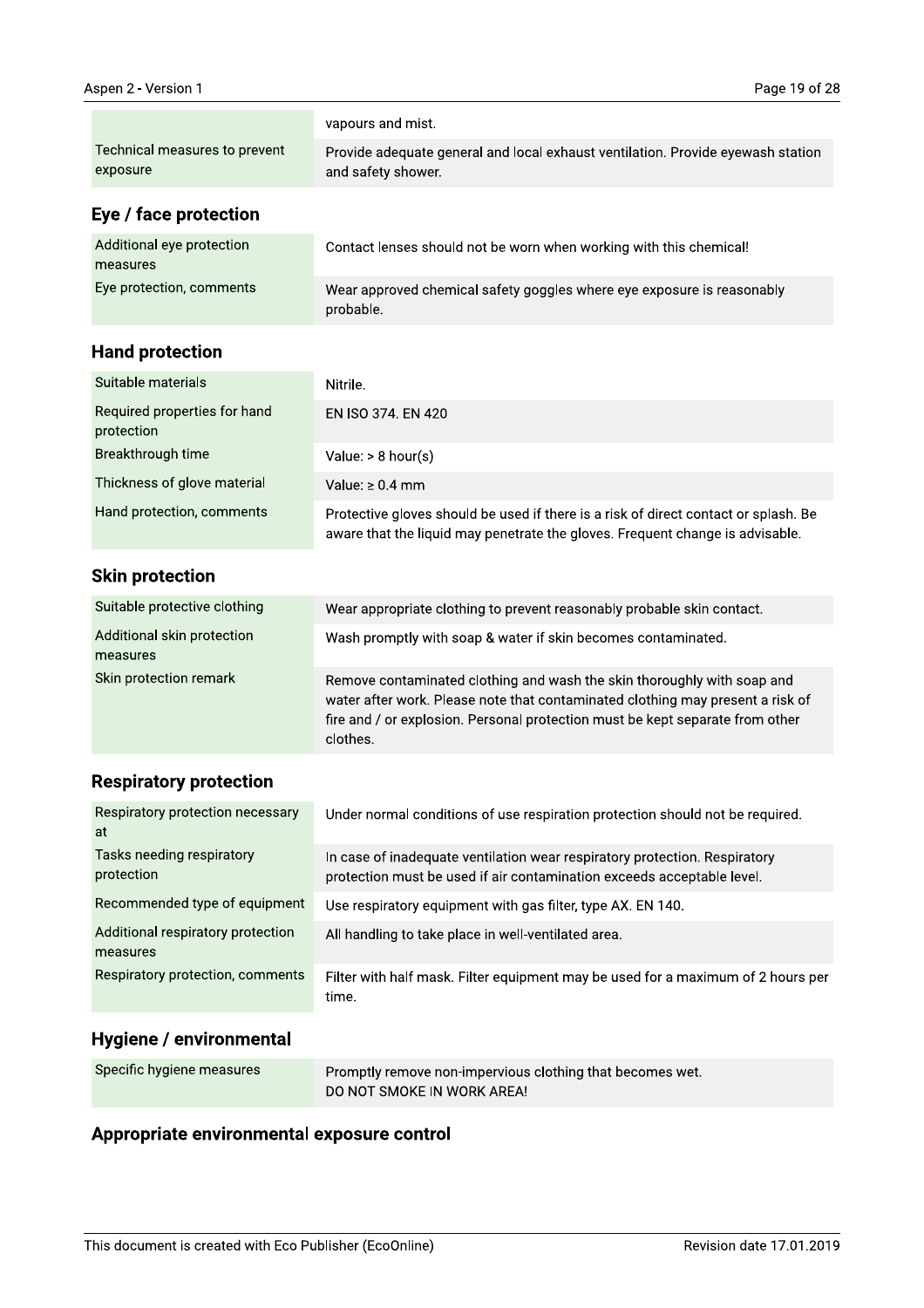| Environmental exposure controls              | Should be prevented from entering drains. Inform Authorities if large amounts are<br>involved. |
|----------------------------------------------|------------------------------------------------------------------------------------------------|
| Environmental exposure controls,<br>comments | VOC.                                                                                           |

#### **Exposure controls**

| Safety measures for consumer<br>use of the chemical | This product is not to be used under conditions of poor ventilation.<br>Remove contaminated clothing and wash the skin thoroughly with soap and<br>water after work.<br>Good personal hygiene is necessary. Wash hands and contaminated areas with<br>water and soap before leaving the work site.<br>Do not store tobacco, food or beverage in work rooms or areas where the product<br>is used. |
|-----------------------------------------------------|---------------------------------------------------------------------------------------------------------------------------------------------------------------------------------------------------------------------------------------------------------------------------------------------------------------------------------------------------------------------------------------------------|
|-----------------------------------------------------|---------------------------------------------------------------------------------------------------------------------------------------------------------------------------------------------------------------------------------------------------------------------------------------------------------------------------------------------------------------------------------------------------|

# **SECTION 9: Physical and chemical properties**

# 9.1. Information on basic physical and chemical properties

| Physical state                                     | Clear liquid                                                       |
|----------------------------------------------------|--------------------------------------------------------------------|
| Colour                                             | Light yellowish brown                                              |
| Odour                                              | Gasoline                                                           |
| pH                                                 | Status: In delivery state<br>Comments: Not relevant.               |
|                                                    | Status: In aqueous solution<br>Comments: Not relevant.             |
| Melting point / melting range                      | Comments: Not relevant.                                            |
| Boiling point / boiling range                      | Value: 30 - 205 °C<br>Method: EN ISO 3405                          |
|                                                    | Value: 75 °C<br>Method: NFPA®30 (USA)                              |
| Flash point                                        | Value: - 45 °C                                                     |
| Evaporation rate                                   | Value: > 1000<br>Method: BuAc=100                                  |
| Lower explosion limit with unit of<br>measurement  | Value: 1 vol%                                                      |
| Upper explosion limit with units of<br>measurement | Value: 8 vol%                                                      |
| Vapour pressure                                    | Value: 55 - 65 kPa<br>Method: EN 13016-1<br>Temperature: = 37.8 °C |
| Vapour density                                     | Value: $> 1$<br>Reference gas: Air.                                |
| Specific gravity                                   | Value: 690 - 720 kg/m3<br>Method: EN ISO 12185                     |
| Solubility                                         | Medium: Water                                                      |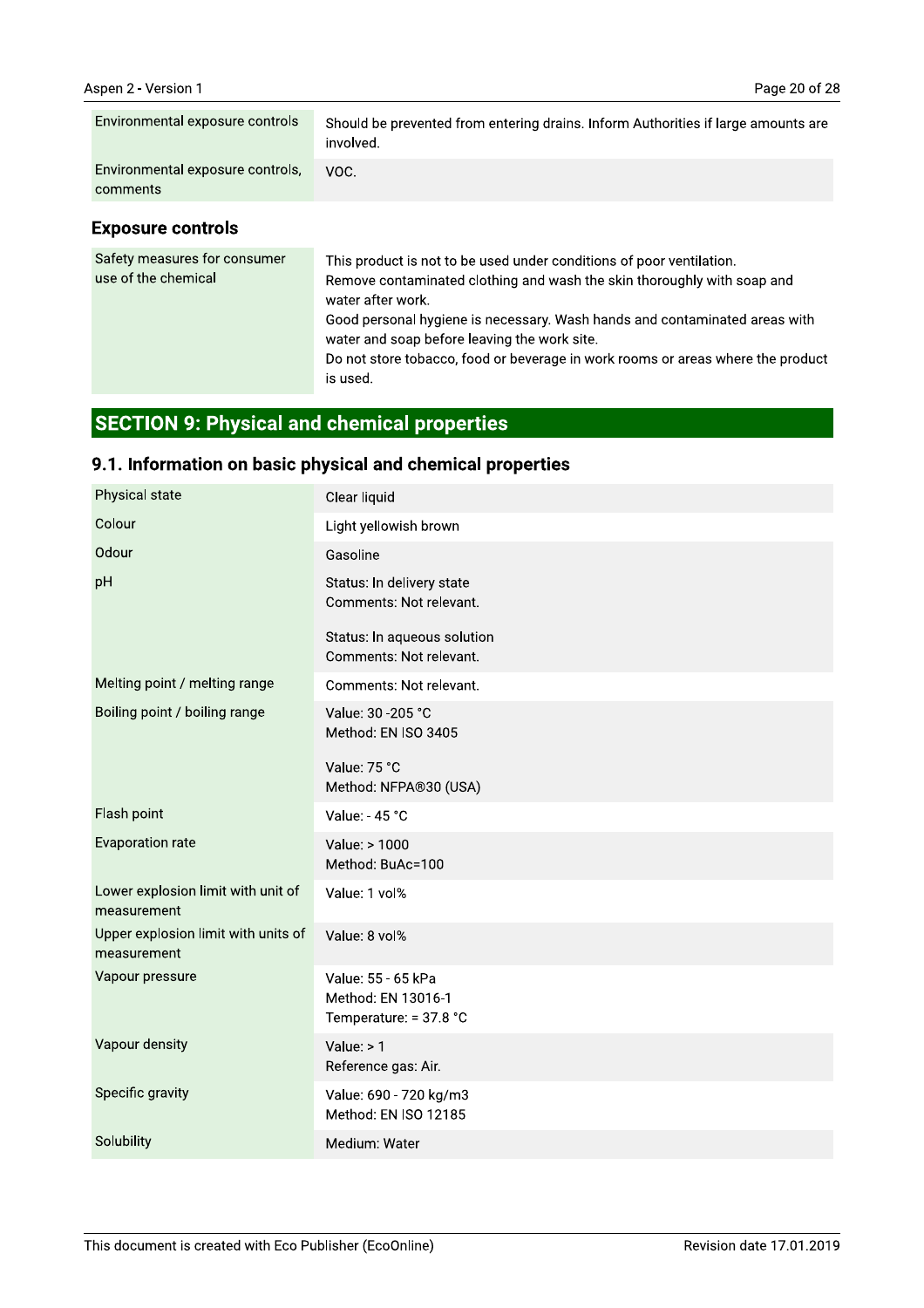|                                            | Value: 1 -6 mg/l<br>Comments: Very soluble in: Hydrocarbons. |
|--------------------------------------------|--------------------------------------------------------------|
| Partition coefficient: n-octanol/<br>water | Value: 4,3 - 4,8<br>Comments: Calculated value for mixture.  |
| Spontaneous combustability                 | Value: $> 300 °C$                                            |
| <b>Viscosity</b>                           | Value: $< 1$ mm2/s<br>Temperature: $=$ 40 °C                 |

#### 9.2. Other information

#### **Physical hazards**

| Flammable liquids | Classification: H224 Extremely flammable liquid and vapour.                                                                     |
|-------------------|---------------------------------------------------------------------------------------------------------------------------------|
| Conductivity      | Value: $\sim 0.0009 \mu\text{S/m}$<br>Method: ASTM D 2624<br>Comments: $({\sim} 900 \,\mathrm{pS/m})$<br>Temperature: $= 20 °C$ |
| Gas group         | Comments: IIA.                                                                                                                  |

## **SECTION 10: Stability and reactivity**

#### 10.1. Reactivity

| Reactivity | There are no known reactivity hazards associated with this product. |
|------------|---------------------------------------------------------------------|
|------------|---------------------------------------------------------------------|

#### 10.2. Chemical stability

Stability Stable under normal temperature conditions and recommended use.

### 10.3. Possibility of hazardous reactions

| Possibility of hazardous reactions | No recommendation given. |
|------------------------------------|--------------------------|
|------------------------------------|--------------------------|

#### 10.4. Conditions to avoid

| Conditions to avoid | Avoid heat, flames and other sources of ignition. Avoid direct sunlight. Take |
|---------------------|-------------------------------------------------------------------------------|
|                     | $\,$ precautionary measures against static discharge. $\,$                    |

#### 10.5. Incompatible materials

Materials to avoid

Avoid contact with oxidising agents.

#### 10.6. Hazardous decomposition products

| Hazardous decomposition | $\land$ None under normal conditions. $\land$ |
|-------------------------|-----------------------------------------------|
| products                |                                               |

## **SECTION 11: Toxicological information**

## 11.1. Information on toxicological effects

Substance

Alkylate (CA)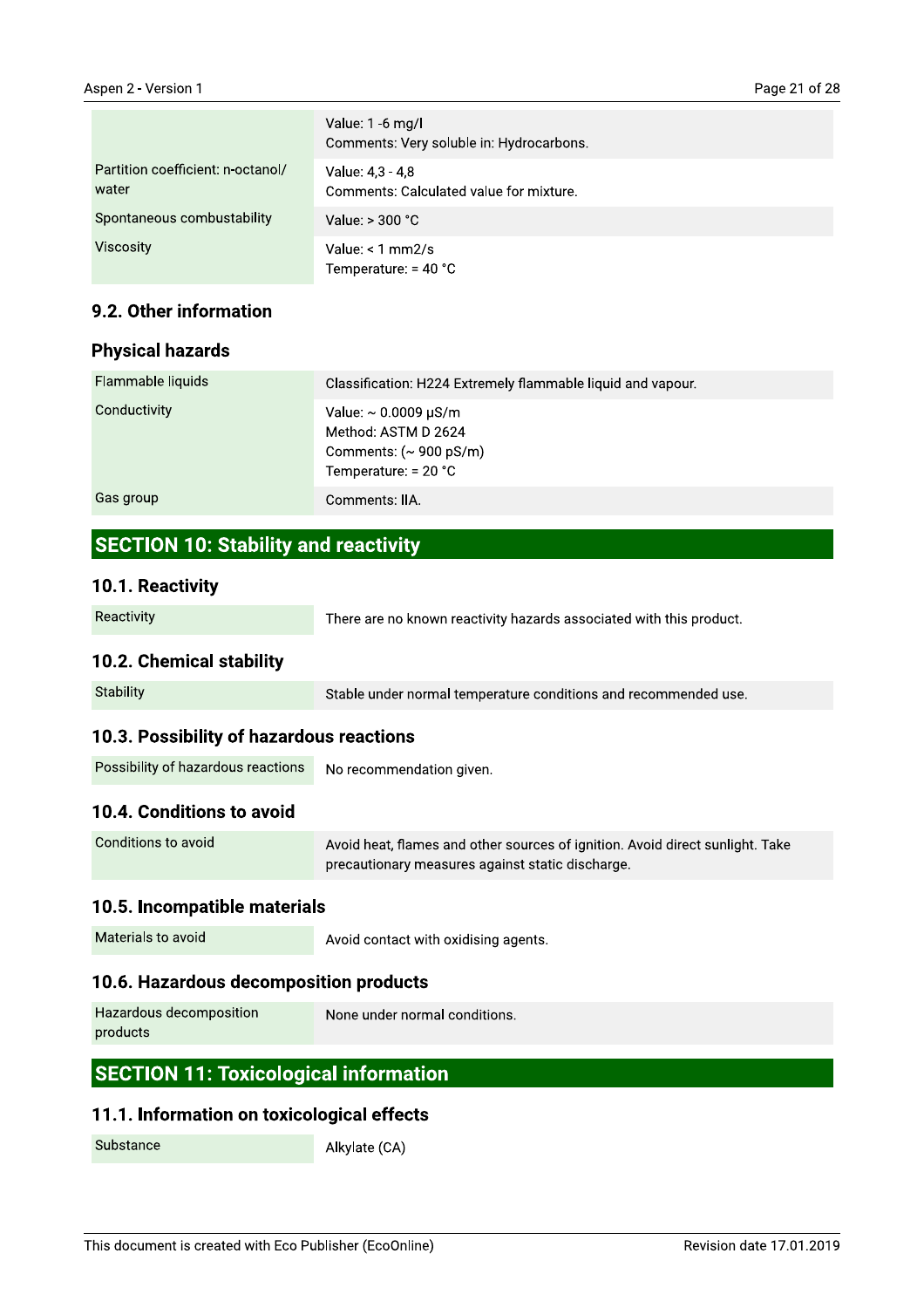| Acute toxicity | Type of toxicity: Acute<br><b>Effect tested: LD50</b><br>Route of exposure: Oral<br>Method: OECD 401<br>Value: > 5000 mg/kg<br>Animal test species: Rat<br><b>Comments: 68527-27-5</b>                             |
|----------------|--------------------------------------------------------------------------------------------------------------------------------------------------------------------------------------------------------------------|
|                | Type of toxicity: Acute<br><b>Effect tested: LC50</b><br>Route of exposure: Inhalation.<br>Method: OECD 403<br><b>Value:</b> $> 5610$ mg/m <sup>3</sup><br>Animal test species: Rat<br><b>Comments: 68527-27-5</b> |
|                | <b>Effect tested: LD50</b><br>Route of exposure: Dermal<br>Method: OECD 402<br>Value: $> 2000$ mg/kg bw<br>Animal test species: Rabbit<br><b>Comments: 68527-27-5</b>                                              |
|                | Effect tested: LD50<br>Route of exposure: Oral<br>Value: > 5000 mg/kg<br>Animal test species: Rat<br>Comments: 64741-64-6                                                                                          |
|                | Effect tested: LD50<br>Route of exposure: Dermal<br>Value: > 2000 mg/kg<br>Animal test species: Rabbit<br>Comments: 64741-64-6                                                                                     |
|                | Effect tested: LC50<br>Route of exposure: Inhalation.<br>Value: $> 5.2$ mg/l<br>Animal test species: Rat<br>Test reference: 4 hr<br>Comments: 64741-64-6                                                           |
| Substance      | Isomerate (CA)                                                                                                                                                                                                     |
| Acute toxicity | Effect tested: LD50<br>Route of exposure: Oral<br>Method: OECD 401<br>Value: > 5000 mg/kg<br>Animal test species: Rat                                                                                              |
|                | Effect tested: LD50<br>Route of exposure: Dermal<br>Method: OECD 402<br>Value: > 5000 mg/kg<br>Animal test species: Rabbit                                                                                         |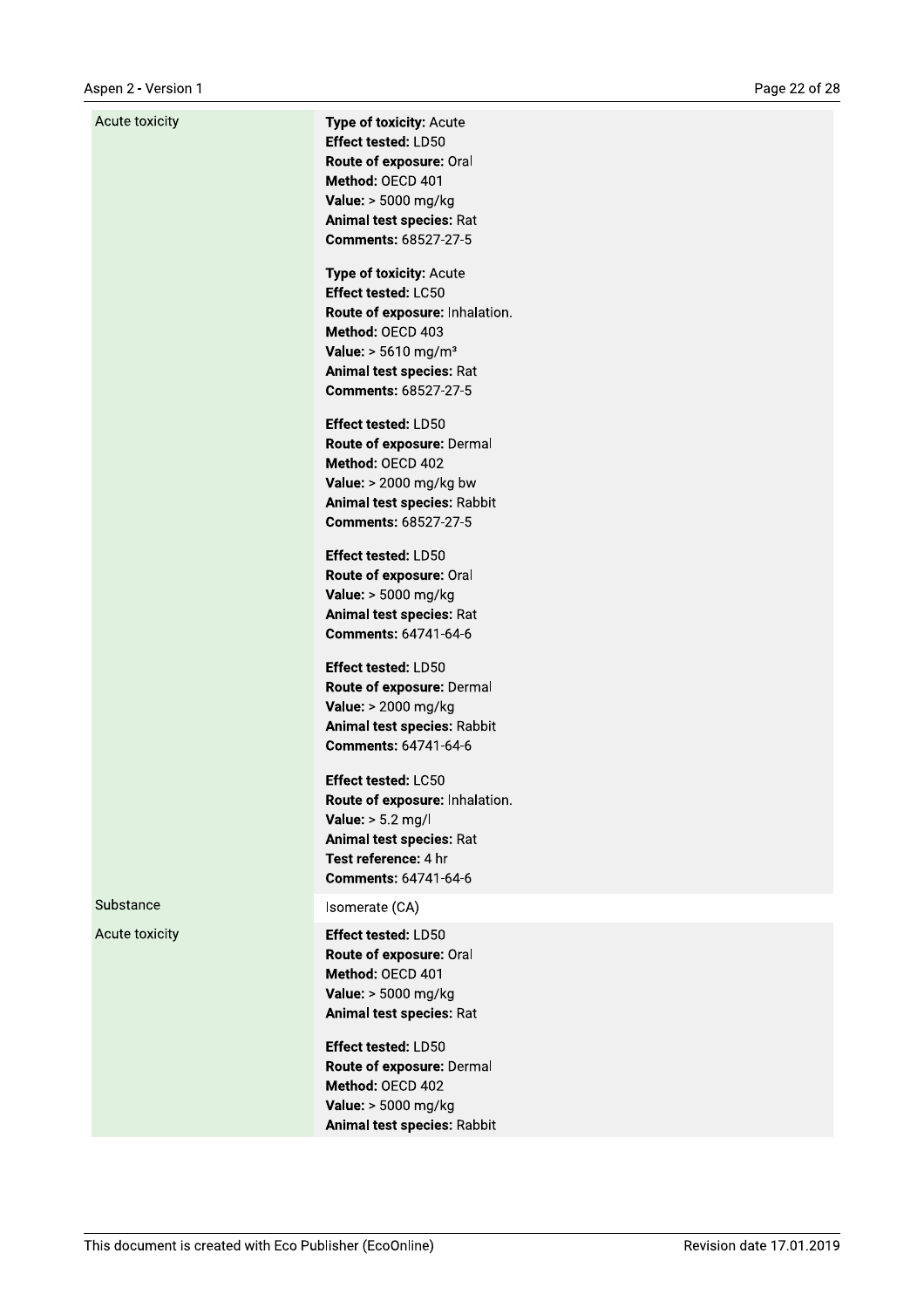|                | Effect tested: LC50<br>Route of exposure: Inhalation.<br>Method: OECD TG 403<br><b>Value:</b> $> 5610$ mg/m <sup>3</sup><br><b>Animal test species: Rat</b>                         |
|----------------|-------------------------------------------------------------------------------------------------------------------------------------------------------------------------------------|
| Substance      | Isopentane (CA)                                                                                                                                                                     |
| Acute toxicity | Type of toxicity: Acute<br>Route of exposure: Oral<br>Method: Read-across: n-pentane.<br>Value: > 2000 mg/kg<br>Animal test species: Rat                                            |
|                | Type of toxicity: Acute<br>Route of exposure: Oral<br>Method: Read-across: cyclopentane.<br>Value: > 5000 mg/kg<br>Animal test species: Rat                                         |
|                | Type of toxicity: Acute<br>Route of exposure: Inhalation.<br>Method: Read-across: cyclopentane.<br>Value: > 25.3 mg/l<br>Animal test species: Rat                                   |
|                | Type of toxicity: Subchronic<br><b>Effect tested: NOEC</b><br>Route of exposure: Inhalation.<br>Value: > 2220 ppm<br>Animal test species: Rat<br>Comments: Organ.                   |
|                | Type of toxicity: Chronic<br><b>Effect tested: NOEC</b><br>Route of exposure: Inhalation.<br><b>Value:</b> > 6646 ppm<br>Animal test species: Rat<br><b>Comments: Neurological.</b> |

# Other information regarding health hazards

| Substance                                         | Alkylate (CA)                                                                                                                                                                                                                                                                                                                        |
|---------------------------------------------------|--------------------------------------------------------------------------------------------------------------------------------------------------------------------------------------------------------------------------------------------------------------------------------------------------------------------------------------|
| Skin corrosion / irritation test<br>result        | Toxicity type: Skin corrosion<br>Method: OECD 404<br><b>Evaluation result:</b> Prolonged contact may cause redness, irritation and cracking.<br>64741-64-6<br><b>Comments:</b> Irritating to respiratory system. The product causes irritation of<br>mucous membranes and may cause abdominal discomfort if swallowed.<br>68527-27-5 |
| Skin corrosion / irritation, other<br>information | Irritating to skin. Gas or vapour may irritate respiratory system. Liquid irritates<br>mucous membranes and may cause abdominal pain if swallowed.                                                                                                                                                                                   |
| Eye damage or irritation other<br>information     | May cause minor irritation on eye contact.                                                                                                                                                                                                                                                                                           |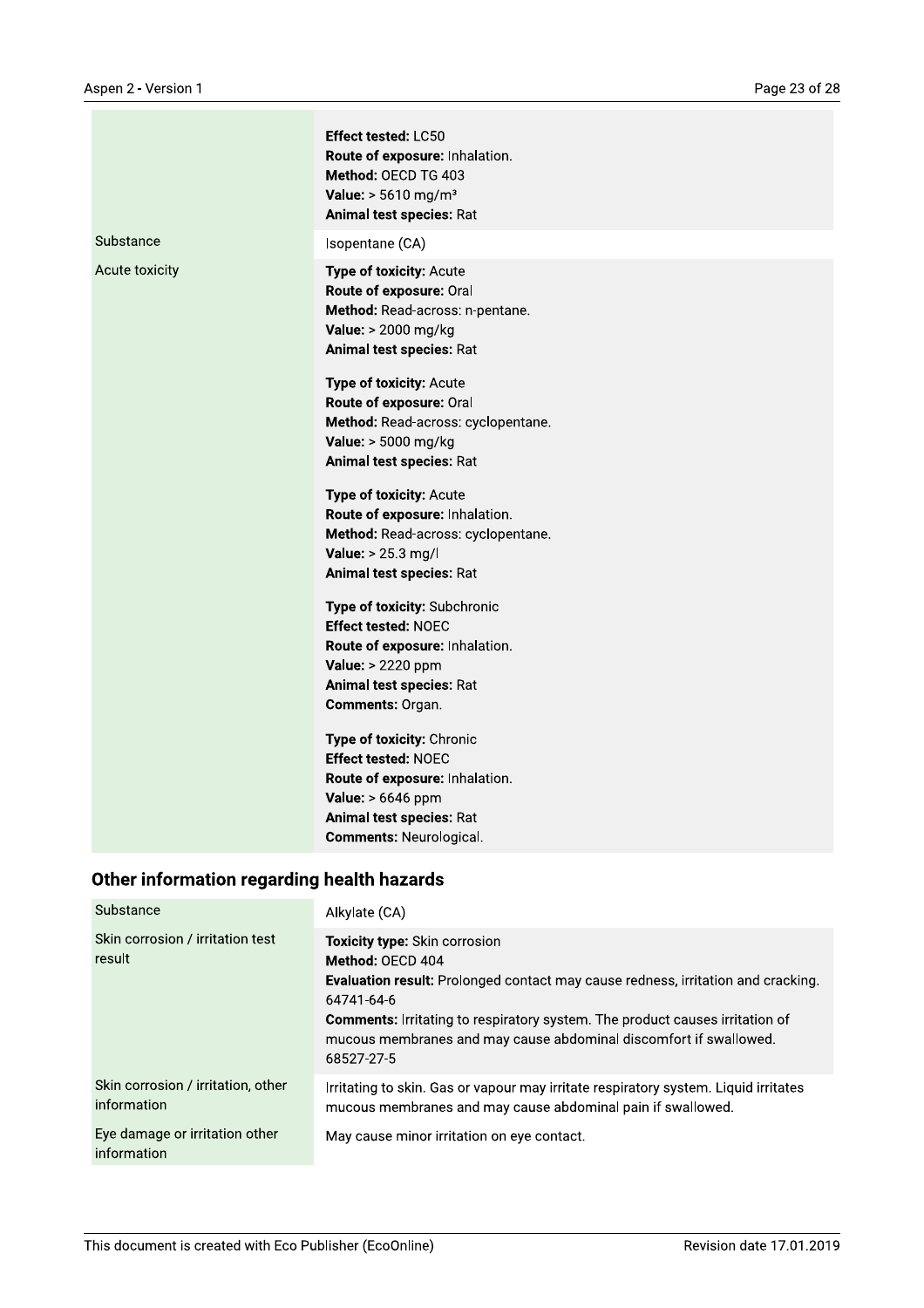| Inhalation                                                | Inhalation of oil mist or vapours formed during heating of the product will irritate                                                                                                                         |
|-----------------------------------------------------------|--------------------------------------------------------------------------------------------------------------------------------------------------------------------------------------------------------------|
|                                                           | the respiratory system and provoke coughing. In high concentrations, vapours are<br>narcotic and may cause headache, fatigue, dizziness and nausea.                                                          |
| Skin contact                                              | Product has a defatting effect on skin. Prolonged or repeated contact leads to<br>drying of skin.                                                                                                            |
| Ingestion                                                 | Harmful: may cause lung damage if swallowed.                                                                                                                                                                 |
| Germ cell mutagenicity                                    | Comments: Contains <0.1% benzene. The product does not need to be classified<br>as Carcinogen, Mutagen or Reproductions toxic (CMR) due to low concentrations<br>of components suspected or known to be CMR. |
| Carcinogenicity                                           | Comments: Contains <0.1% benzene. The product does not need to be classified<br>as Carcinogen, Mutagen or Reproductions toxic (CMR) due to low concentrations<br>of components suspected or known to be CMR. |
| Reproductive toxicity                                     | Comments: Contains <0.1% benzene. The product does not need to be classified<br>as Carcinogen, Mutagen or Reproductions toxic (CMR) due to low concentrations<br>of components suspected or known to be CMR. |
| Assessment of specific target<br>organ SE, classification | Central nervous system depression including narcotic effects such as<br>drowsiness, narcosis, reduced alertness, loss of reflexes, lack of coordination<br>and vertigo.                                      |
| Aspiration hazard due to<br>hydrocarbon content, comments | H304 May be fatal if swallowed and enters airways.                                                                                                                                                           |
| Aspiration hazard, comments                               | Risk of chemical pneumonia after aspiration.                                                                                                                                                                 |

# **Symptoms of exposure**

| In case of ingestion    | Ingestion may cause severe irritation of the mouth, the oesophagus and the<br>gastrointestinal tract.<br>Pneumonia may be the result if vomited material containing solvents reaches the<br>lungs. |
|-------------------------|----------------------------------------------------------------------------------------------------------------------------------------------------------------------------------------------------|
| In case of skin contact | Defatting, drying and cracking of skin.                                                                                                                                                            |
| In case of inhalation   | Inhalation of oil mist or vapours formed during heating of the product will irritate<br>the respiratory system and provoke coughing.                                                               |
| Other information       | In case of overexposure, organic solvents may depress the central nervous<br>system causing dizziness and intoxication, and at very high concentrations<br>unconsciousness and death.              |

# **SECTION 12: Ecological information**

# 12.1. Toxicity

| Acute aquatic, fish  | Value: > 100 mg/l<br>Test duration: 96h<br>Species: Danio rerio<br>Method: OECD TG no. 203 (2004)<br>Test reference: Test report 046/13.<br>Comments: LL50. Results for the mixture. |
|----------------------|--------------------------------------------------------------------------------------------------------------------------------------------------------------------------------------|
| Acute aquatic, algae | Value: > 100 mg/l<br>Test duration: 72h<br>Species: Raphidoceles subcapitata                                                                                                         |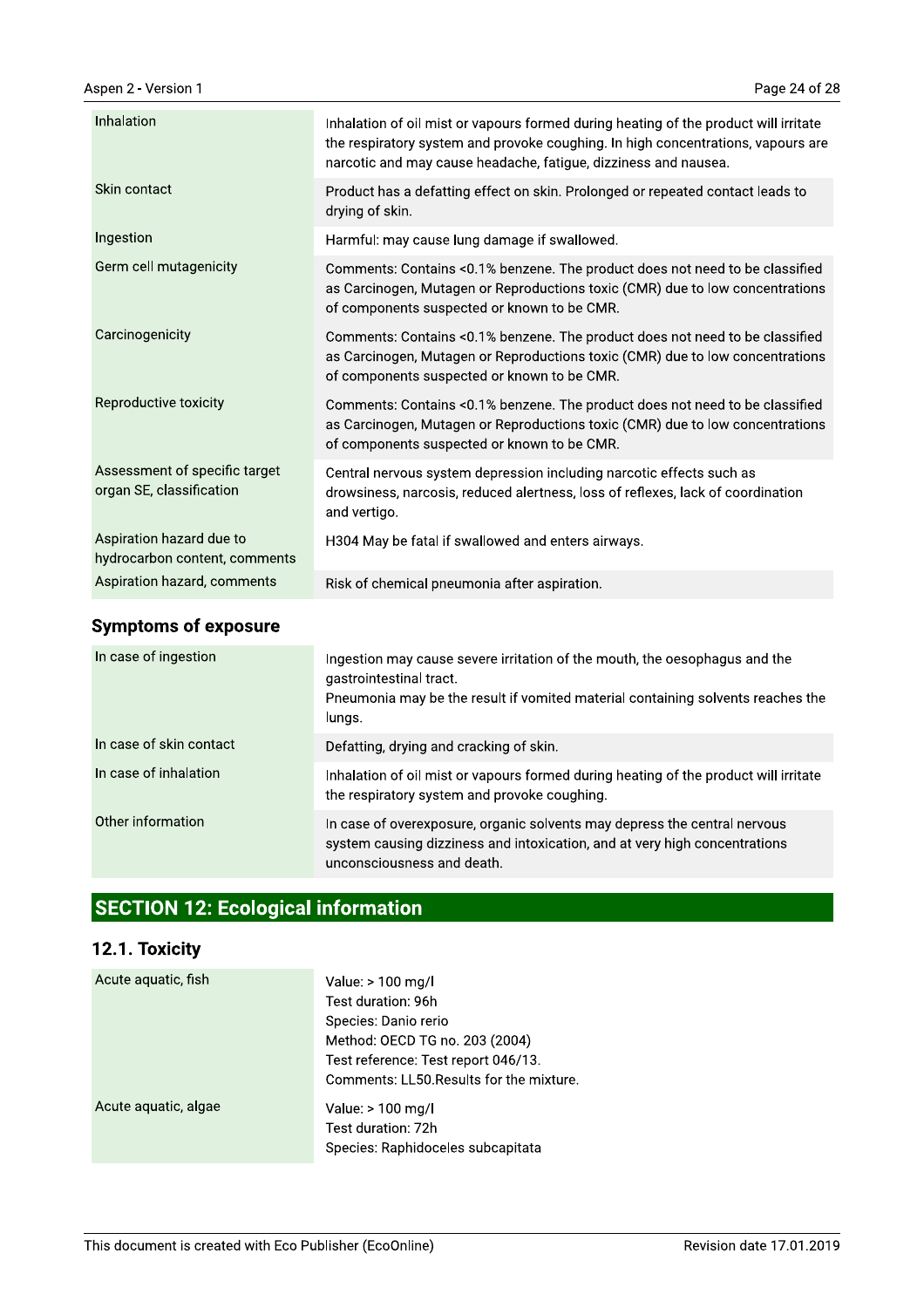|                        | Method: OECD TG no. 202<br>Test reference: Test report 182/06.<br>Comments: EL50. Results for mixture.                                                                                                                |
|------------------------|-----------------------------------------------------------------------------------------------------------------------------------------------------------------------------------------------------------------------|
| Acute aquatic, Daphnia | Value: > 1000 mg/l<br>Test duration: 48h<br>Species: Daphnia Magna<br>Method: OECD Tg no. 201<br>Test reference: Test report 31/04.<br>Comments: EL50. Data applies to formulation mixture.                           |
| Substance              | Alkylate (CA)                                                                                                                                                                                                         |
| Toxicity to bacteria   | <b>Value:</b> $> 15.41$ mg/l<br><b>Effect dose concentration: LL50</b><br><b>Exposure time:</b> $72$ hour(s)<br><b>Species:</b> Tetrahymena pyriformis<br><b>Method: QSAR Petrotox</b><br><b>Comments: 64741-64-6</b> |

### 12.2. Persistence and degradability

| Chemical oxygen demand (COD)               | Comments: Not known.                                                                                                                                                                                               |
|--------------------------------------------|--------------------------------------------------------------------------------------------------------------------------------------------------------------------------------------------------------------------|
| Biological oxygen demand (BOD)             | Comments: Not known.                                                                                                                                                                                               |
| Persistence and degradability,<br>comments | Volatile substances are degraded in the atmosphere within a few days. The<br>product is degraded completely by photochemical oxidation. The product has not<br>proven to be degradable under anaerobic conditions. |

#### 12.3. Bioaccumulative potential

| Bioaccumulative potential                                                                                                                                                                                                                                                                                                                                                            | Possibly bioaccumulative, based on the data on the ingredients.                |
|--------------------------------------------------------------------------------------------------------------------------------------------------------------------------------------------------------------------------------------------------------------------------------------------------------------------------------------------------------------------------------------|--------------------------------------------------------------------------------|
| Bioconcentration factor (BCF)                                                                                                                                                                                                                                                                                                                                                        | Value: 4.3 - 4.8<br>Method: Log Kow<br>Comments: Calculated value for mixture. |
| $\overline{A}$ $\overline{A}$ $\overline{A}$ $\overline{A}$ $\overline{A}$ $\overline{A}$ $\overline{A}$ $\overline{A}$ $\overline{A}$ $\overline{A}$ $\overline{A}$ $\overline{A}$ $\overline{A}$ $\overline{A}$ $\overline{A}$ $\overline{A}$ $\overline{A}$ $\overline{A}$ $\overline{A}$ $\overline{A}$ $\overline{A}$ $\overline{A}$ $\overline{A}$ $\overline{A}$ $\overline{$ |                                                                                |

#### 12.4. Mobility in soil

| <b>Mobility</b> | The product contains volatile organic compounds (VOC) which will evaporate         |
|-----------------|------------------------------------------------------------------------------------|
|                 | easily from all surfaces. The product is insoluble in water and will spread on the |
|                 | water surface.                                                                     |

#### 12.5. Results of PBT and vPvB assessment

| <b>PBT</b> assessment results | Not Classified as PBT/vPvB by current EU criteria. |
|-------------------------------|----------------------------------------------------|
|                               |                                                    |

#### 12.6. Other adverse effects

Other adverse effects, comments May cause long lasting harmful effects to aquatic life.

# **SECTION 13: Disposal considerations**

#### 13.1. Waste treatment methods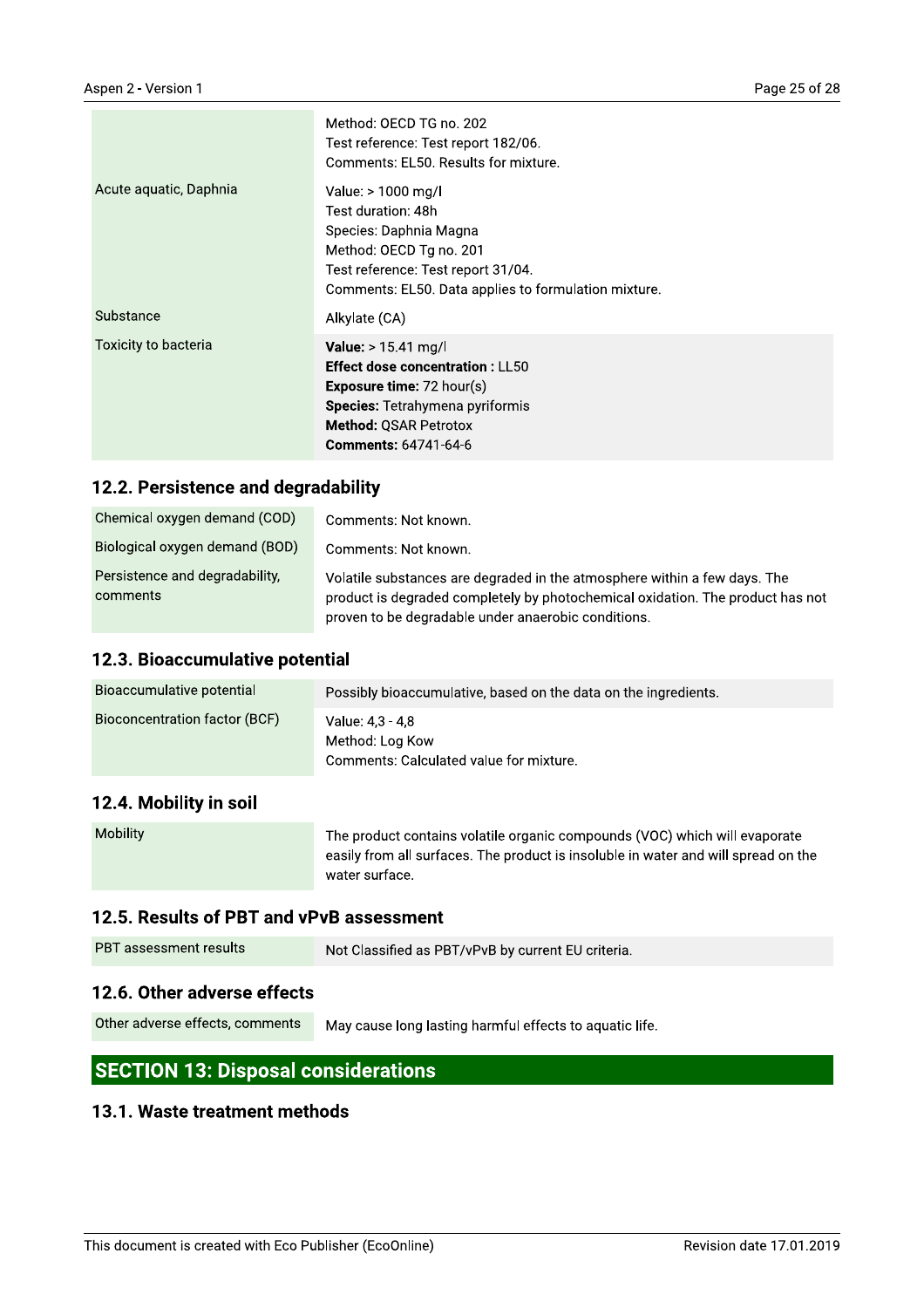| Specify the appropriate methods<br>of disposal | Make sure containers are empty before discarding (explosion risk). Vent to<br>atmosphere.<br>Disposal to licensed waste disposal site in accordance with local Waste Disposal<br>Authority. |
|------------------------------------------------|---------------------------------------------------------------------------------------------------------------------------------------------------------------------------------------------|
| EWC waste code                                 | EWC waste code: 130702 petrol<br>Classified as hazardous waste: Yes                                                                                                                         |
| EWL packing                                    | EWC waste code: 150110 packaging containing residues of or contaminated by<br>dangerous substances<br>Classified as hazardous waste: Yes                                                    |
| <b>EU Regulations</b>                          | 2008/98/EG                                                                                                                                                                                  |
| National regulations                           | Canadian Environmental Protection Act, 1999 (S.C. 1999, c. 33)                                                                                                                              |
| National waste group                           | H3 (Flammable liquids, appendix 6, Guide to Hazardous Waste and Hazardous<br>Recyclable Material Classification)                                                                            |
| Other information                              | Disposal to licensed waste disposal site in accordance with local Waste Disposal<br>Authority. The packaging must be empty (drop-free, when inverted).                                      |

# **SECTION 14: Transport information**

| Dangerous goods | Yes |
|-----------------|-----|
| 14.1. UN number |     |

| ADR / RID / ADN | 1203 |
|-----------------|------|
| <b>IMDG</b>     | 1203 |
| ICAO / IATA     | 1203 |

## 14.2. UN proper shipping name

| Proper shipping name english ADR<br>/ RID / ADN | PETROL |
|-------------------------------------------------|--------|
| ADR / RID / ADN                                 | PETROL |
| <b>IMDG</b>                                     | PETROL |
| ICAO / IATA                                     | PETROL |

# 14.3. Transport hazard class(es)

| ADR / RID / ADN                              | 3  |
|----------------------------------------------|----|
| Classificaton code ADR / RID /<br><b>ADN</b> | F1 |
| <b>IMDG</b>                                  | 3  |
| ICAO / IATA                                  | 3  |

## 14.4. Packing group

| ADR / RID / ADN | . . |
|-----------------|-----|
| <b>IMDG</b>     | II  |
| ICAO / IATA     |     |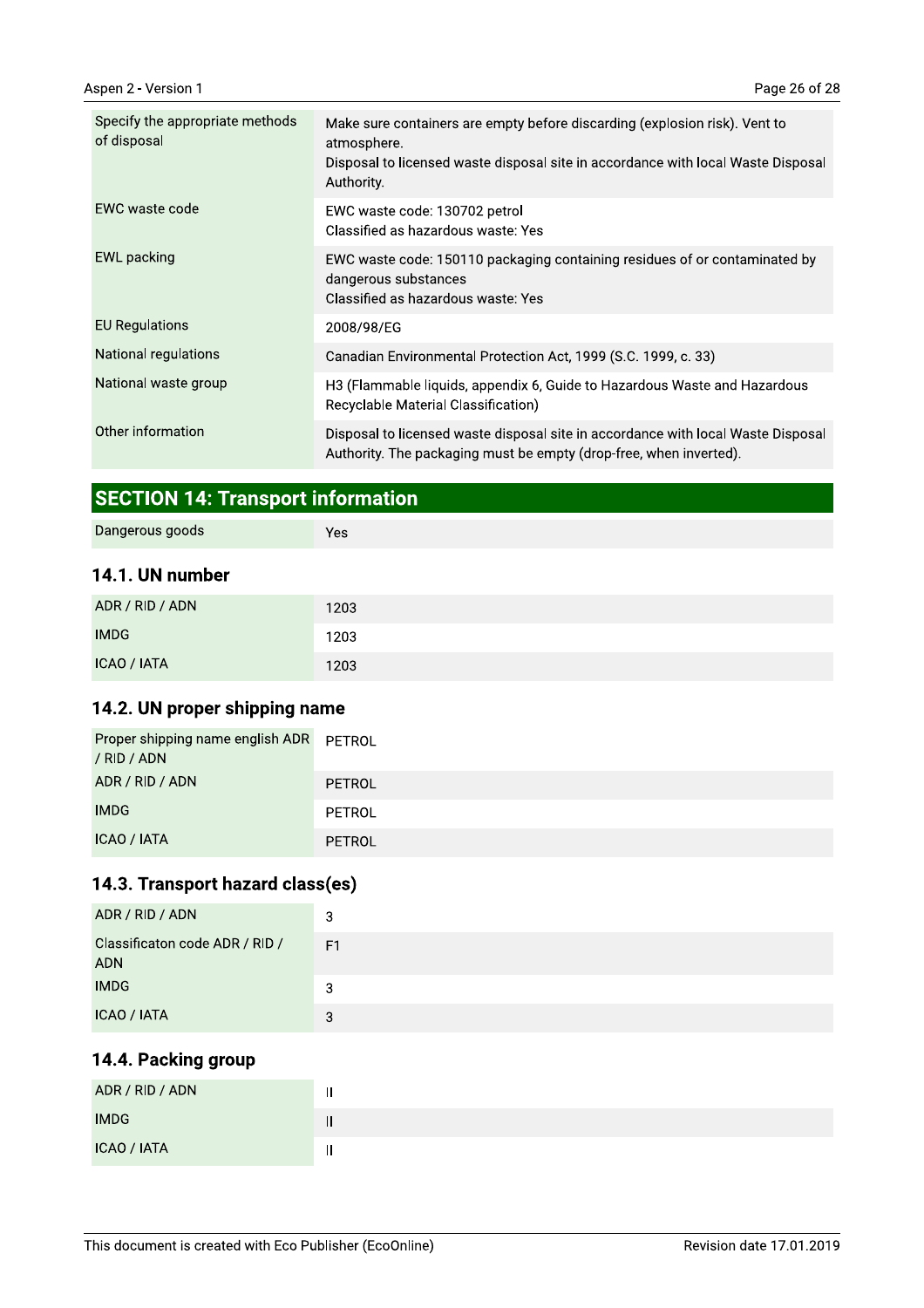# 14.5. Environmental nazards

| ADR / RID / ADN                     | No                     |
|-------------------------------------|------------------------|
| <b>IMDG</b>                         | NO.                    |
| <b>IMDG Marine pollutant</b>        | No                     |
| ICAO / IATA                         | NO.                    |
| 14.6. Special precautions for user  |                        |
| Special safety precautions for user | See other information. |

# 14.6. Special precautions for user

| Special safety precautions for user See other information. |  |
|------------------------------------------------------------|--|
|------------------------------------------------------------|--|

# 14.7. Transport in buik according to Annex II of MARPOL 73/78 and the IBC Code

| Transport in bulk (yes/no) | N |
|----------------------------|---|
|----------------------------|---|

## Additional Information

|                                                                                | טאו                    |  |
|--------------------------------------------------------------------------------|------------------------|--|
| <b>IMDG Marine pollutant</b>                                                   | No.                    |  |
| ICAO / IATA                                                                    | NO.                    |  |
| 14.6. Special precautions for user                                             |                        |  |
| Special safety precautions for user                                            | See other information. |  |
| 14.7. Transport in bulk according to Annex II of MARPOL 73/78 and the IBC Code |                        |  |
| Transport in bulk (yes/no)                                                     | No.                    |  |
| <b>Additional information</b>                                                  |                        |  |
| ADR / RID / ADN hazard label                                                   | 3                      |  |
| <b>IMDG Hazard label</b>                                                       | 3                      |  |
| ICAO / IATA Hazard label                                                       | 3                      |  |
|                                                                                |                        |  |

# ADR / RID - Other Information

| Tunnel restriction code   | D/E |
|---------------------------|-----|
| <b>Transport category</b> |     |
| Hazard No.                | 33  |

# IMDG / ICAO / IATA Other Information

| Tiazaru No.                                 | 33               |  |
|---------------------------------------------|------------------|--|
| <b>IMDG / ICAO / IATA Other information</b> |                  |  |
| <b>EmS</b>                                  | $F-E. S-E$       |  |
| Other transport, general                    | ERG 128 (CANADA) |  |

# SECTION 15: Regulatory Information

# 15.1. Safety, health and environmental regulations / legislation specific for the substance  $\,$ or mixture

| References (laws/regulations) | Chemicals (Hazard Information & Packaging) Regulations.<br>Workplace Hazardous Materials Information System (WHMIS): 2015<br>Hazardous Products Act (R.S.C., 1985, c. H-3)<br>Hazardous Products Regulations (SOR/2015-17)<br>UN Globally Harmonized System of Classification and Labeling of Chemicals<br>$(GHS)$ .<br>Directive 2008/98 / EC of the European Parliament and of the Council of 19<br>November 2008 on waste and repealing certain directives.<br>Regulation (EC) No 1272/2008 of the European Parliament and of the Council of<br>16 December 2008 on classification, labelling and packaging of substances and<br>mixtures, amending and repealing Directives 67/548/EEC and 1999/45/EC, and<br>amending Regulation (EC) No 1907/2006 with amendments. |
|-------------------------------|--------------------------------------------------------------------------------------------------------------------------------------------------------------------------------------------------------------------------------------------------------------------------------------------------------------------------------------------------------------------------------------------------------------------------------------------------------------------------------------------------------------------------------------------------------------------------------------------------------------------------------------------------------------------------------------------------------------------------------------------------------------------------|
|-------------------------------|--------------------------------------------------------------------------------------------------------------------------------------------------------------------------------------------------------------------------------------------------------------------------------------------------------------------------------------------------------------------------------------------------------------------------------------------------------------------------------------------------------------------------------------------------------------------------------------------------------------------------------------------------------------------------------------------------------------------------------------------------------------------------|